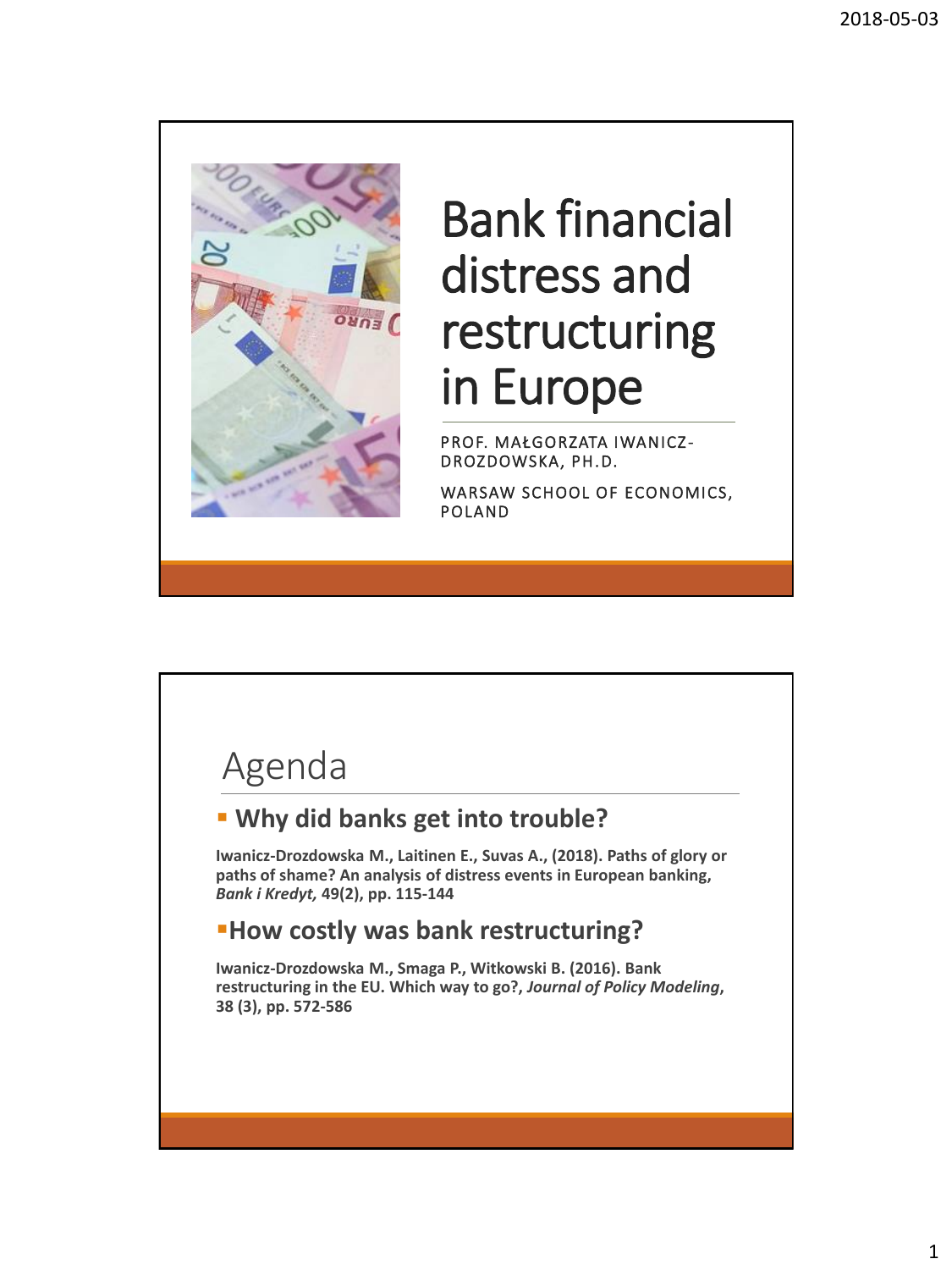#### Motivation

**During the global financial crisis (GFC), many banks, both in Europe and in the US, faced significant financial troubles and were bailed out by their governments.**

**Much research has been carried out for the US banking sector, but for Europe the research is much more limited.**

**Our studies expand research on banks' distress and restructuring in Europe**



# Bank financial distress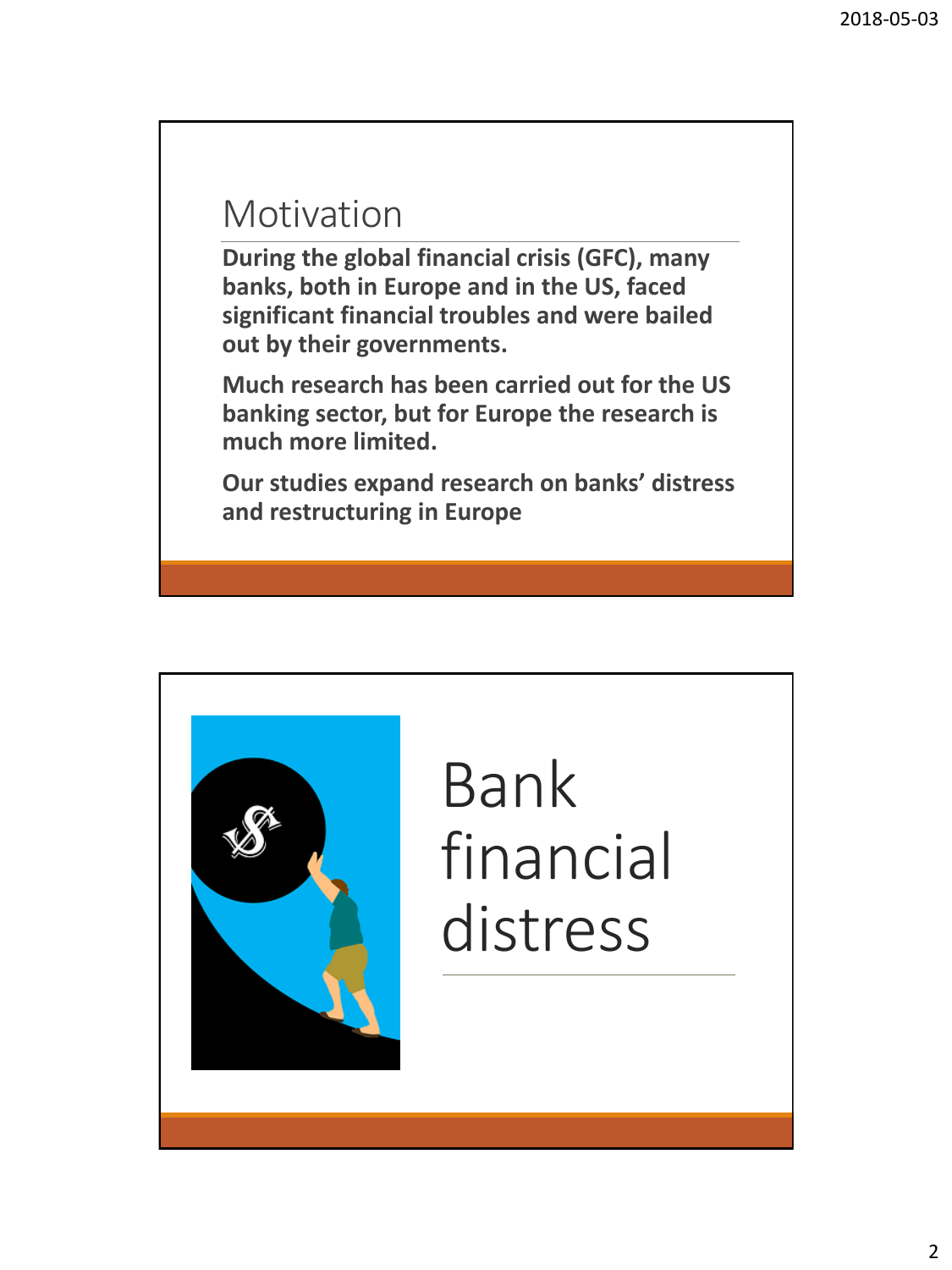#### Goal

**Our goal is to identify "distress" and "nondistress" paths of banks, from 1 to 4 years prior to the distress event, in order to show whether and how different they are.**

#### What has been done before? (1)

- ▪**Only two studies deal somehow with banks' distress processes.**
- ▪**Kolari et al. (2002) analysed the models' performance one and two years prior to failures. They found that logit model performance deteriorated over time, while trait recognition results were quite stable.**
- ▪**Hambusch and Shaffer (2016) indicated that prediction performance deteriorates over longer forecast horizons. They attempted to tackle the problem of bank failures by using the leverage ratio (equity to assets ratio) as a continuous variable to predict US banks' problems. For 2000-2011 they registered 441 bank failures.**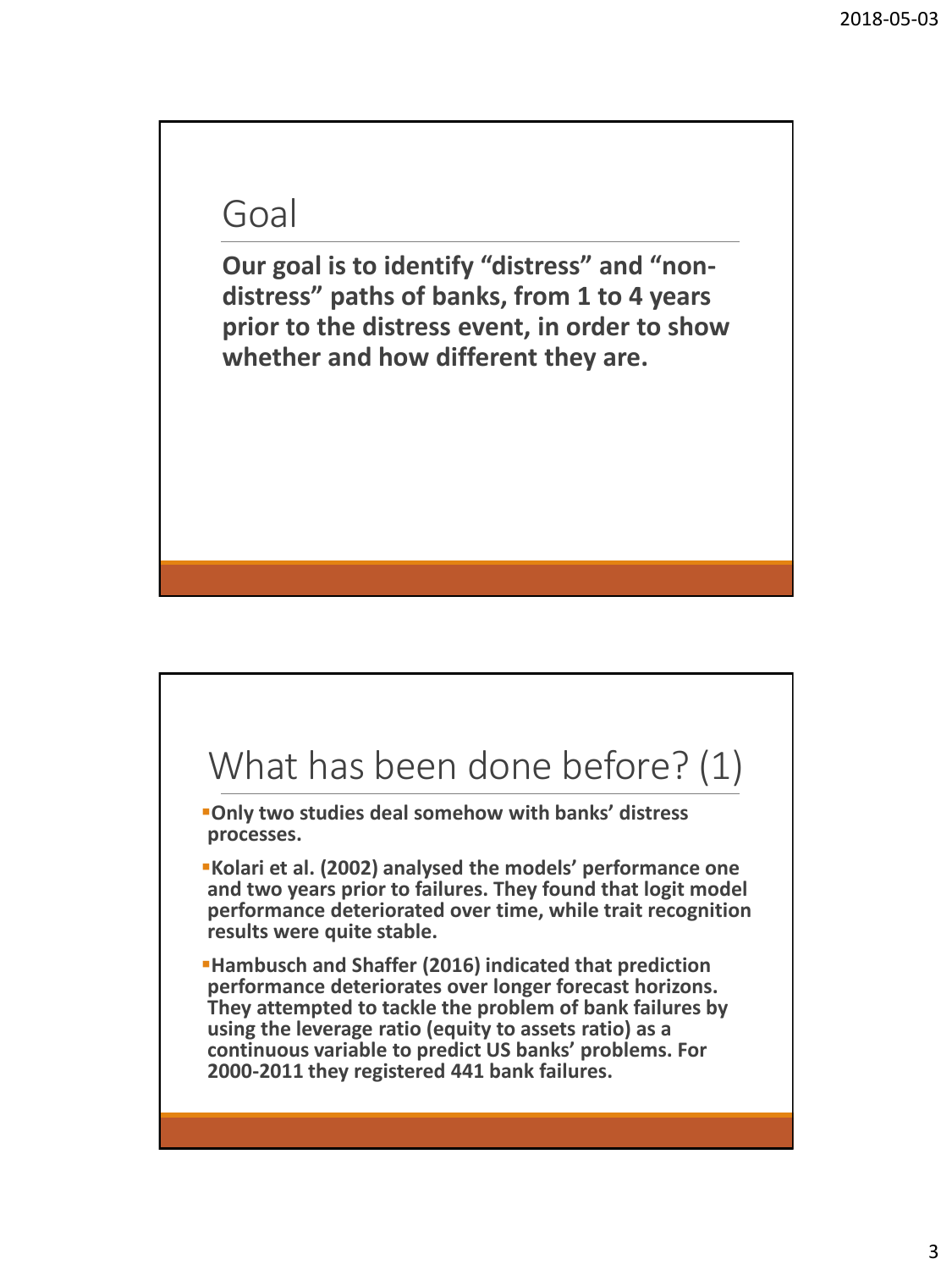#### What has been done before? (2)

**Their model presented a reasonable forecasting ability and was capable of using different regressors, estimation techniques and macroeconomic data. However, forecasts for larger banks were less accurate than those for smaller ones. Moreover, the prediction accuracy for the crisis year was lower than in other years.**

▪**However, there is a long list of research on failure processes for non-financial companies. E.g., Argenti (1976), D'Aveni (1989), Laitinen (1991), Richardson et al. (1994), Ooghe and de Prijcker (2008), Jardin and Severin (2011, 2012), Du Jardin (2015).**

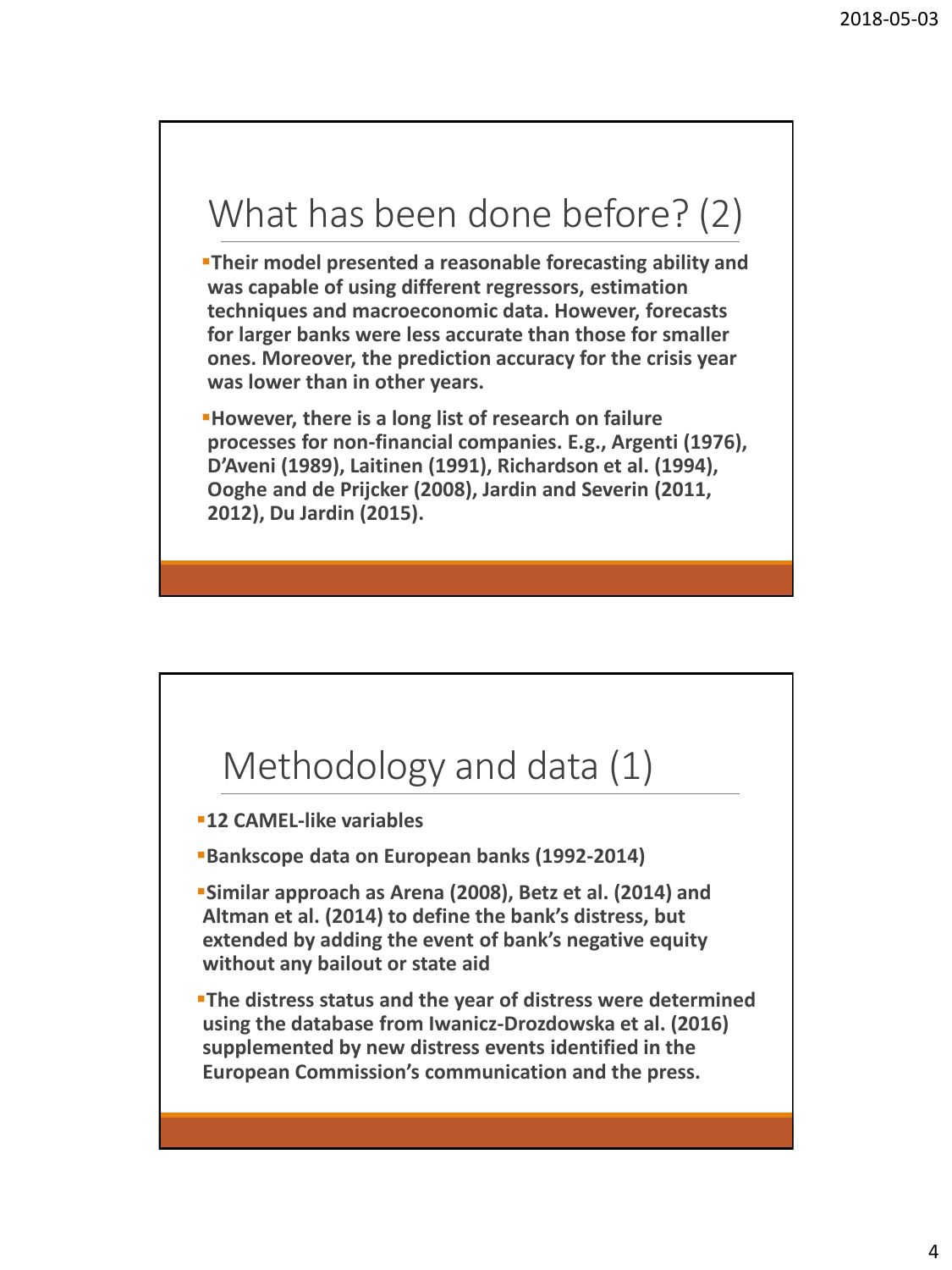#### Methodology and data (2)

**Differentiation between commercial vs. cooperative and savings banks and additionally clusters of banks**

**The initial data set contained 163 distressed and 3,566 nondistressed banks.**

**Four years of data are appropriate for revealing possible main different processes leading to the bank distress -> 132 banks fulfilled this criterion**

**Due to missing data our final data set contains 99 distressed banks**

#### Methodology and data (3)

**Paired sampling - 99 healthy (non-distressed) banks were selected that matched their distressed peers by country, years of the series, bank type (COM - commercial, or CS from the savings or co-operative sector), and as closely as possible by size**

**Factor and cluster analyses (k-means) for extraction of bank distress processes**

**Estimation technique for distress prediction - binary logistic regression**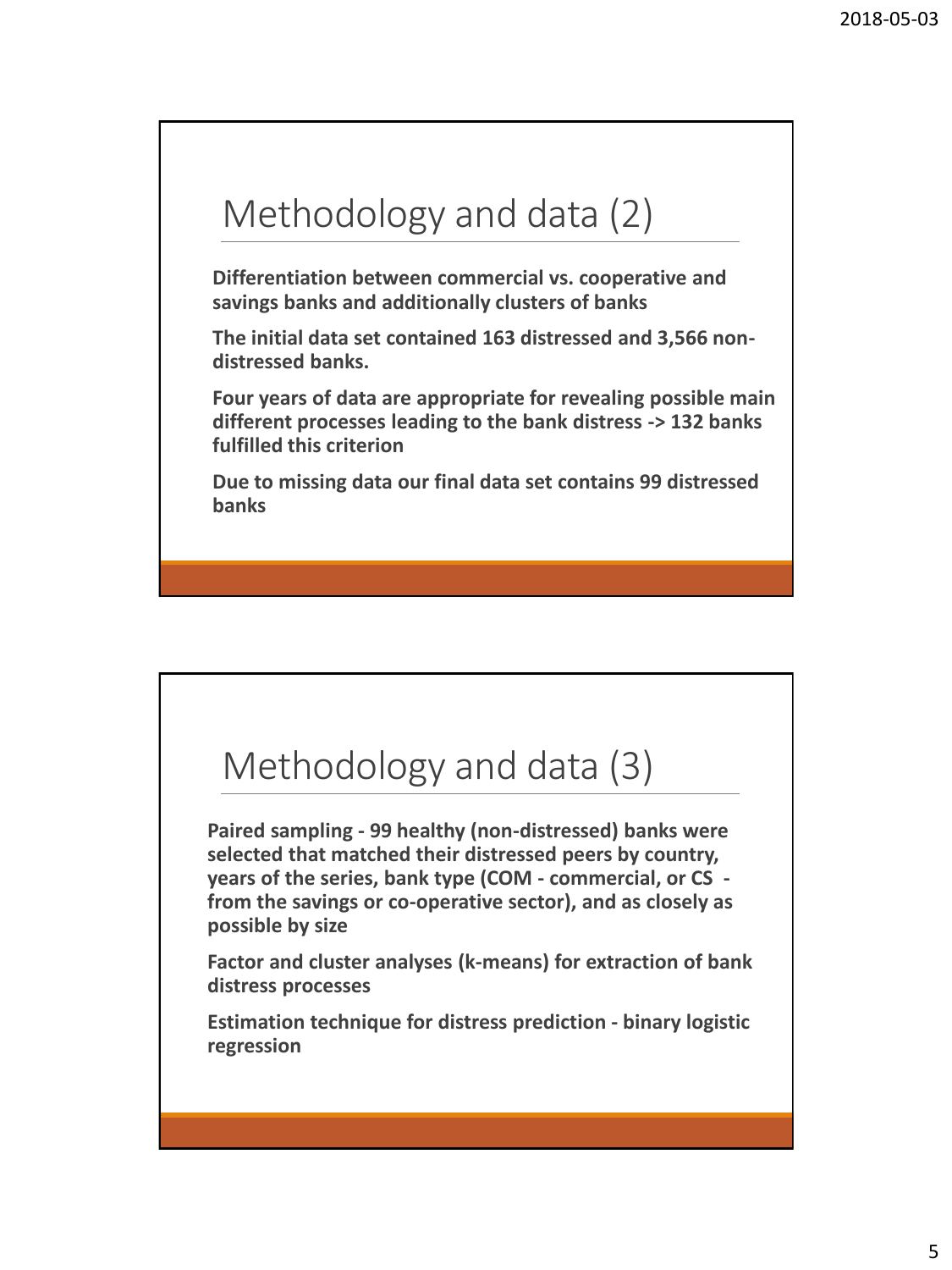|              |                              |                                |                     |                   |                                |                     |                   | Methodology and data (4)                                           |               |                              |                  |                          |                             |                              |                              |                              |                   |                |
|--------------|------------------------------|--------------------------------|---------------------|-------------------|--------------------------------|---------------------|-------------------|--------------------------------------------------------------------|---------------|------------------------------|------------------|--------------------------|-----------------------------|------------------------------|------------------------------|------------------------------|-------------------|----------------|
|              |                              |                                |                     |                   |                                |                     |                   | Distribution of banks by distress years and countries in the data. |               |                              |                  |                          |                             |                              |                              |                              |                   |                |
| Year         | <b>AT</b>                    | <b>BE</b>                      |                     | DE                | DK                             | ES                  | FR                | GR                                                                 | ΙE            | IS                           | ΙT               | <b>LV</b>                | <b>NL</b>                   | PT                           | <b>SE</b>                    | <b>SI</b>                    | <b>UK</b>         | <b>Total</b>   |
| 1992         | $\mathbf{0}$                 | $\mathbf{0}$                   | $\bf{0}$            | $\bf{0}$          | $\mathbf 0$                    | $\bf{0}$            | $\mathbf{2}$      | 0                                                                  | $\bf{0}$      | $\bf{0}$                     | $\bf{0}$         | $\bf{0}$                 | $\bf{0}$                    | $\bf{0}$                     | $\bf{0}$                     | $\mathbf{0}$                 | $\bf{0}$          | $\overline{2}$ |
| 1993         | $\mathbf{0}$                 | $\mathbf{0}$                   | 0                   | 0                 | $\mathbf 0$                    | $\mathbf{1}$        | 2                 | 0                                                                  | 0             | $\mathbf{0}$                 | 0                | 0                        | $\mathbf 0$                 | $\mathbf 0$                  | 0                            | $\mathbf{0}$                 | 0                 | 3              |
| 1996         | $\bf{0}$                     | $\mathbf{0}$                   | $\mathbf 0$         | $\mathbf{0}$      | $\mathbf{0}$                   | $\mathbf{0}$        | 4                 | $\bf{0}$                                                           | $\mathbf{0}$  | $\mathbf{0}$                 | 0                | $\bf{0}$                 | $\mathbf 0$                 | $\mathbf{0}$                 | $\mathbf{0}$                 | $\mathbf{0}$                 | $\mathbf{0}$      | 4              |
| 1998         | $\mathbf{0}$                 | $\mathbf{0}$                   | $\mathbf{0}$        | $\mathbf{0}$      | $\mathbf{0}$                   | $\mathbf{0}$        | $\mathbf{1}$      | $\mathbf{0}$                                                       | 0             | $\mathbf{0}$                 | $\mathbf{0}$     | 0                        | $\mathbf{0}$                | $\mathbf{0}$                 | $\mathbf{0}$                 | $\mathbf{0}$                 | 0                 | $\mathbf{1}$   |
| 2001         | $\bf{0}$                     | $\mathbf{1}$                   | $\bf{0}$            | 0                 | $\mathbf{0}$                   | $\mathbf{0}$        | $\bf{0}$          | $\bf{0}$                                                           | $\bf{0}$      | $\mathbf{0}$                 | 0                | $\bf{0}$                 | $\mathbf{0}$                | $\mathbf{0}$                 | $\bf{0}$                     | $\mathbf{0}$                 | $\bf{0}$          | $\mathbf{1}$   |
| 2003         | $\mathbf{0}$                 | $\mathbf{0}$                   | $\mathbf{0}$        | $\mathbf{0}$      | $\mathbf 0$                    | 0                   | 0                 | 0                                                                  | $\mathbf{0}$  | $\mathbf{1}$                 | $\mathbf{0}$     | $\mathbf{0}$             | $\mathbf 0$                 | 0                            | $\mathbf{0}$                 | $\mathbf{0}$                 | 0                 | 1              |
| 2004         | $\mathbf{0}$                 | $\mathbf{0}$                   | $\mathbf{0}$        | 0                 | $\mathbf{0}$                   | $\mathbf{0}$        | $\mathbf{0}$      | $\mathbf{1}$                                                       | $\mathbf{0}$  | $\mathbf{0}$                 | $\mathbf 0$      | $\bf{0}$                 | $\mathbf{0}$                | $\mathbf{0}$                 | $\mathbf 0$                  | $\mathbf{0}$                 | $\mathbf{0}$      | 1              |
| 2007         | $\mathbf{0}$                 | $\Omega$                       | $\mathbf{0}$        | $\mathbf{1}$      | $\mathbf{1}$                   | $\mathbf{0}$        | 0                 | 0                                                                  | 0             | $\mathbf{0}$                 | 0                | 0                        | $\mathbf{0}$                | $\mathbf{0}$                 | $\mathbf{0}$                 | $\mathbf{0}$                 | 0                 | $\overline{2}$ |
| 2008         | 3                            | $\mathbf{0}$                   | $\mathbf{1}$        | $\mathbf{z}$      | $\mathbf{0}$                   | $\mathbf{1}$        | $\mathbf{1}$      | $\bf{0}$                                                           | $\bf{0}$      | $\mathbf{1}$                 | 0                | $\bf{0}$                 | $\overline{2}$              | $\mathbf{0}$                 | $\mathbf{1}$                 | $\mathbf{0}$                 | $\mathbf{1}$      | 13             |
| 2009         | 3                            | $\mathbf{0}$                   | $\mathbf{0}$        | 2                 | 0                              | $\overline{2}$      | 0                 | 6                                                                  | 3             | 0                            | 4                | $\overline{2}$           | $\mathbf 0$                 | 0                            | $\mathbf{1}$                 | 0                            | 0                 | 23             |
| 2010         | $\mathbf{0}$                 | $\mathbf{0}$                   | $\mathbf 0$         | $\mathbf{0}$      | $\overline{2}$                 | 14                  | $\bf{0}$          | $\mathbf{0}$                                                       | $\mathbf{0}$  | $\mathbf{0}$                 | 0                | $\bf{0}$                 | $\mathbf 0$                 | $\mathbf{0}$                 | $\mathbf{0}$                 | $\mathbf{0}$                 | $\bf{0}$          | 16             |
| 2011<br>2012 | $\mathbf{0}$<br>$\mathbf{1}$ | $\overline{2}$<br>$\mathbf{0}$ | 0<br>$\overline{2}$ | $\mathbf{1}$      | $\overline{2}$<br>$\mathbf{1}$ | 6<br>$\overline{2}$ | 1<br>$\mathbf{0}$ | $\mathbf{0}$<br>$\mathbf{0}$                                       | $\mathbf{1}$  | 0                            | 0                | $\mathbf{1}$<br>$\bf{0}$ | $\mathbf 0$<br>$\mathbf{0}$ | 0<br>$\overline{\mathbf{3}}$ | 0                            | $\mathbf{1}$<br>$\mathbf{1}$ | 0<br>$\mathbf{0}$ | 15<br>10       |
| 2013         | 0                            | <sup>0</sup>                   | $\mathbf{1}$        | $\mathbf{0}$<br>0 | $\mathbf 0$                    | $\mathbf{0}$        | $\mathbf{1}$      | 0                                                                  | $\bf{0}$<br>0 | $\mathbf{0}$<br>$\mathbf{0}$ | $\mathbf 0$<br>0 | 0                        | $\mathbf{1}$                | $\mathbf 0$                  | $\mathbf{0}$<br>$\mathbf{0}$ | 3                            | 0                 | 6              |
| 2014         | 0                            | $\mathbf{0}$                   | $\mathbf{0}$        | $\mathbf{0}$      | $\mathbf{0}$                   | $\bf{0}$            | $\bf{0}$          | $\bf{0}$                                                           | $\bf{0}$      | $\mathbf{0}$                 | $\bf{0}$         | $\bf{0}$                 | $\mathbf{0}$                | $\mathbf{1}$                 | $\mathbf{0}$                 | $\mathbf{0}$                 | $\bf{0}$          | $\mathbf{1}$   |
| <b>Total</b> | $\overline{7}$               | 3                              | 4                   | 6                 | 6                              | 26                  | 12                | 7                                                                  | 4             | $\overline{2}$               | 4                | 3                        | 3                           | 4                            | $\overline{2}$               | 5                            | $\mathbf{1}$      | 99             |

| Descriptive statistics                                        |                         |           |          |                             |        |          |                      |                  |         |
|---------------------------------------------------------------|-------------------------|-----------|----------|-----------------------------|--------|----------|----------------------|------------------|---------|
|                                                               | <b>Distressed banks</b> |           |          | <b>Non-distressed banks</b> |        |          | <b>Paired t-test</b> |                  |         |
| Variable                                                      | Mean<br>Median          |           | Std dev. | Median                      | Mean   | Std dev. | t-value              | Pr >  t          | Signif. |
| Growth TA                                                     | 0,0137                  | 0,0531    | 0,1979   | 0,0594                      | 0,0803 | 0,1684   |                      | 1,12 0,2649      |         |
| Growth TA L1                                                  | 0,0771                  | 0,1173    | 0,1800   | 0,0713                      | 0,1254 | 0,2115   |                      | 0,26 0,7968      |         |
| Growth TA L2                                                  | 0,1151                  | 0,1538    | 0,1864   | 0,0792                      | 0,1203 | 0,2217   |                      | $-1,35$ 0,1786   |         |
| Growth EQ                                                     | $-0,0005$               | $-0,0316$ | 0,3903   | 0,0357                      | 0,0223 | 0,2428   |                      | 1,22 0,2264      |         |
| Growth EQ L1                                                  | 0,0419                  | 0,0775    | 0,2674   | 0,0663                      | 0,1551 | 0,3048   |                      | 1,93 0,0569      |         |
| Growth EQ L2                                                  | 0,0895                  | 0,1822    | 0,4203   | 0,0785                      | 0,2126 | 0,5126   |                      | 0,43 0,6656      |         |
| Growth G Loans                                                | 0,0130                  | 0,0815    | 0,2041   | 0,0412                      | 0,1031 | 0,2367   |                      | 0,70 0,4854      |         |
| Growth G Loans L1                                             | 0,0746                  | 0,1329    | 0,2368   | 0,0571                      | 0,1300 | 0,3006   |                      | $-0,16$ $0,8755$ |         |
| Growth G Loans L2                                             | 0,1324                  | 0,1742    | 0,2059   | 0,1075                      | 0,1426 | 0,2555   |                      | $-1,08$ 0,2813   |         |
| <b>ROA</b>                                                    | 0,0013                  | $-0,0011$ | 0,0102   | 0,0027                      | 0,0030 | 0,0092   |                      | 3,15 0,0022      | ***     |
| ROA L1                                                        | 0,0035                  | 0,0036    | 0,0102   | 0,0045                      | 0,0057 | 0,0088   |                      | 1,90 0,0599      | *       |
| ROA L2                                                        | 0,0058                  | 0,0057    | 0,0090   | 0,0050                      | 0,0062 | 0,0080   |                      | 0,51 0,6087      |         |
| ROA L3                                                        | 0,0063                  | 0,0070    | 0,0071   | 0,0060                      | 0,0073 | 0,0080   |                      | 0,37 0,7106      |         |
| EQ to TA                                                      | 0,0474                  | 0,0506    | 0,0287   | 0,0639                      | 0,0700 | 0,0434   |                      | 4,18 < 0,0001    | ***     |
| EQ to TA L1                                                   | 0,0531                  | 0,0590    | 0,0304   | 0,0656                      | 0,0725 | 0,0397   |                      | 3,35 0,0011      | ***     |
| EQ to TA L2                                                   | 0,0592                  | 0.0619    | 0,0312   | 0,0639                      | 0.0725 | 0,0439   |                      | 2,54 0,0127      | **      |
| EQ to TA L3                                                   | 0,0630                  | 0,0655    | 0,0352   | 0,0626                      | 0,0755 | 0,0620   |                      | 1,71 0,0910      | *       |
| Deposits_to_G_Loans                                           | 0.7102                  | 0,8514    | 1,0199   | 0.7742                      | 1,0320 | 1,2540   |                      | 1,12 0,2494      |         |
| Deposits to G Loans L1                                        | 0,7071                  | 0,8484    | 1,0371   | 0,7697                      | 1,0286 | 1,3338   |                      | 1,05 0,2967      |         |
| Deposits to G Loans L2                                        | 0,6944                  | 0,8436    | 0,9899   | 0,7769                      | 1,0126 | 1,2127   |                      | 1,08 0,2844      |         |
| Deposits to G Loans L3                                        | 0,7185                  | 0,8741    | 0,9999   | 0,7837                      | 1,0298 | 1,3496   |                      | 0,90 0,3703      |         |
| L Imp to G Loans                                              | 0,0105                  | 0,0141    | 0,0151   | 0,0067                      | 0,0106 | 0,0142   |                      | $-1,94$ 0,0555   |         |
| L Imp to G Loans L1                                           | 0,0066                  | 0,0122    | 0,0148   | 0,0057                      | 0,0095 | 0,0125   |                      | $-1,56$ 0,1211   |         |
| L Imp to G Loans L2                                           | 0.0050                  | 0.0091    | 0,0135   | 0.0045                      | 0.0079 | 0,0114   |                      | $-0,84$ $0,4030$ |         |
| L Imp to G Loans L3                                           | 0,0042                  | 0,0071    | 0,0110   | 0,0034                      | 0,0062 | 0,0114   |                      | $-0,62$ $0,5353$ |         |
| <b>NIM</b>                                                    | 0.0186                  | 0.0207    | 0,0115   | 0.0193                      | 0.0216 | 0,0150   |                      | 0,55 0,5853      |         |
| NIM L1                                                        | 0,0202                  | 0,0215    | 0,0112   | 0,0204                      | 0,0229 | 0,0160   |                      | 0,84 0,4035      |         |
| NIM <sub>L2</sub>                                             | 0,0203                  | 0,0215    | 0,0113   | 0,0197                      | 0,0232 | 0,0161   |                      | 0,98 0,3302      |         |
| NIM L3                                                        | 0,0215                  | 0,0223    | 0,0120   | 0,0203                      | 0,0235 | 0,0163   |                      | 0,69 0,4930      |         |
| $\mathbf{C}$                                                  | 0,6418                  | 0,6526    | 0,2070   | 0,6056                      | 0,6264 | 0,1847   |                      | 1,01 0,3135      |         |
| CI L1                                                         | 0,5978                  | 0,5944    | 0,1721   | 0,5786                      | 0,5989 | 0,1756   |                      | 0,38 0,7019      |         |
| $CI$ $L2$                                                     | 0,5657                  | 0,5867    | 0,1831   | 0,5787                      | 0.5944 | 0,1848   |                      | 0,26 0,7953      |         |
| $CI$ $L3$                                                     | 0.5866                  | 0,5963    | 0,1847   | 0,5953                      | 0,6161 | 0,1979   |                      | 0,83 0,4076      |         |
| Loans to TA                                                   | 0,6541                  | 0,6082    | 0,1685   | 0,6773                      | 0,5998 | 0,2317   |                      | $-0,40$ $0,6887$ |         |
| Loans to TA L1                                                | 0,6482                  | 0,6041    | 0,1712   | 0,6668                      | 0,6006 | 0,2338   |                      | $-0,23,0,8223$   |         |
| Loans to TA L2                                                | 0,6551                  | 0,6088    | 0,1812   | 0,6712                      | 0,6060 | 0,2330   |                      | $-0,17$ $0,8619$ |         |
| Loans to TA L3                                                | 0,6521                  | 0,6088    | 0,1827   | 0,6643                      | 0,5980 | 0,2297   |                      | $-0,49$ $0,6741$ |         |
| Loans to Funding                                              | 0,8925                  | 0,9335    | 0,3726   | 0,8423                      | 0,8798 | 0,4394   |                      | $-1,08$ 0,2812   |         |
| Loans to Funding L1                                           | 0,9039                  | 0,9757    | 0,4271   | 0,8617                      | 0,8971 | 0,4439   |                      | $-1,41$ 0,1618   |         |
| Loans_to_Funding_L2                                           | 0,9284                  | 0,9534    | 0,4268   | 0,8563                      | 0,9064 | 0,4545   |                      | $-0,83$ $0,4110$ |         |
| Loans to Funding L3                                           | 0,9208                  | 0,9527    | 0,4243   | 0,8884                      | 0,8997 | 0,4714   |                      | $-0,92$ $0,3614$ |         |
| Liquid A to Funding                                           | 0,1498                  | 0,2257    | 0,2494   | 0,1757                      | 0,3244 | 0,3470   |                      | 2,71 0,0079      | ***     |
| Liquid A to Funding L1                                        | 0,1800                  | 0,2632    | 0,2641   | 0,1918                      | 0,3530 | 0,3658   |                      | 2,46 0,0157      | **      |
| Liquid A to Funding L2                                        | 0,1913                  | 0,2380    | 0,2092   | 0,2223                      | 0,3464 | 0,3582   |                      | 3,17 0,0021      | ***     |
| Liquid A to Funding L3                                        | 0,1877                  | 0,2520    | 0,2050   | 0,2439                      | 0,3735 | 0,3648   |                      | 3,59 0,0005      | ***     |
| Legend:<br>Significance: *= < 0,10, **= < 0,05, *** = < 0,01. |                         |           |          |                             |        |          |                      |                  |         |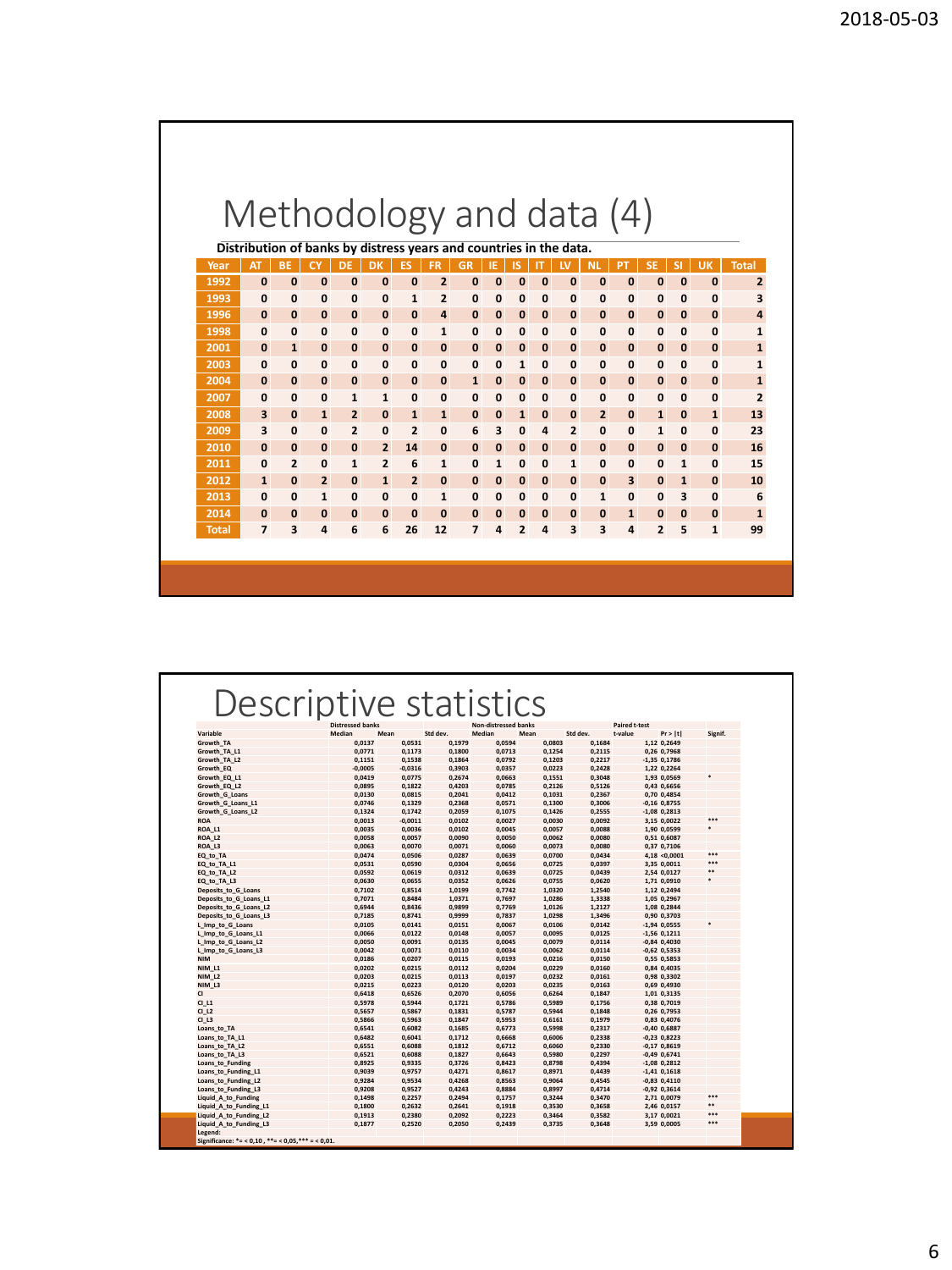

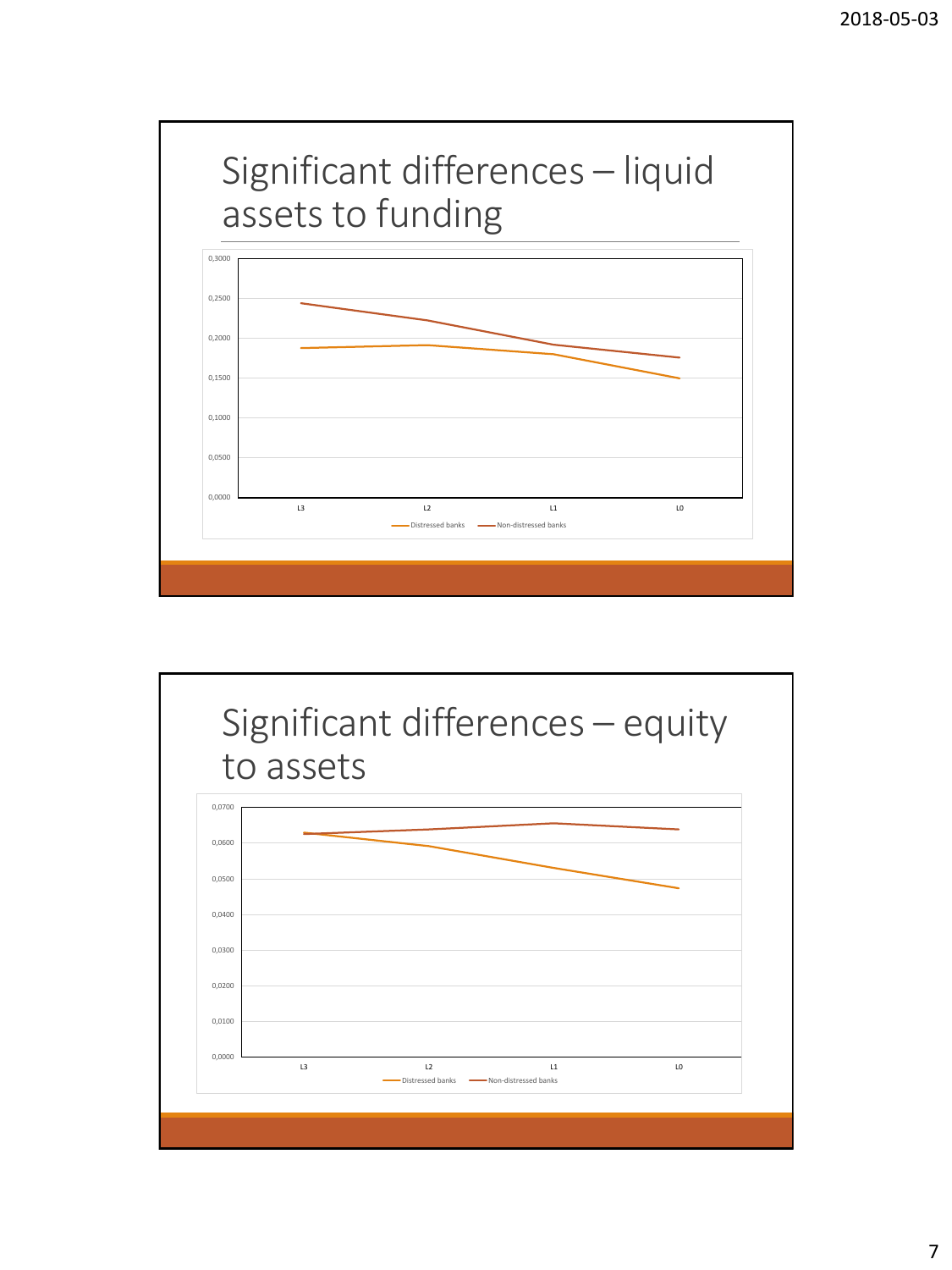

#### Stepwise logistic regression (1)

| Panel 1. Estimated Year -1 Model. |            |         |                                       |              |
|-----------------------------------|------------|---------|---------------------------------------|--------------|
|                                   |            |         |                                       |              |
| Variable                          | Estimate   |         | Std. Error Wald Chi-Square Pr > ChiSq |              |
| Intercept                         | 5,3422     | 1,3893  |                                       | 14,79 0,0001 |
| EQ to TA                          | $-22,5017$ | 5,7128  |                                       | 15,51 < 0001 |
| Deposits to G Loans               | $-0,3709$  | 0,1933  |                                       | 3,68 0,0549  |
| L_Imp_to_G_Loans                  | 28,3772    | 12,1465 |                                       | 5,46 0,0195  |
| Loans to TA                       | $-4,8094$  | 1,6092  |                                       | 8,93 0,0028  |
| Liquid A to Funding               | $-4,1037$  | 1,0730  |                                       | 14,63 0,0001 |
|                                   |            |         |                                       |              |
| Panel 2. Estimated Year -2 Model. |            |         |                                       |              |
|                                   |            |         |                                       |              |
| Variable                          | Estimate   |         | Std. Error Wald Chi-Square            | Pr > ChiSq   |
| Intercept                         | 4,2347     | 1,2491  |                                       | 11,49 0,0007 |
| Growth EQ                         | $-1,1094$  | 0,6161  |                                       | 3,24 0,0718  |
| Growth G Loans                    | 1,6375     | 0,7525  |                                       | 4,74 0,0295  |
| EQ to TA                          | 18,2335    | 5,6075  |                                       | 10,57 0,0011 |
| L Imp to G Loans                  | 33,8642    | 12,5405 |                                       | 7,29 0,0069  |
| Loans to TA                       | $-6,1087$  | 1,8633  |                                       | 10,75 0,0010 |
| Loans to Funding                  | 1,5977     | 0,5434  |                                       | 8,65 0,0033  |
| Liquid A to Funding               | $-4,2888$  | 1,1377  |                                       | 14,21 0,0002 |
|                                   |            |         |                                       |              |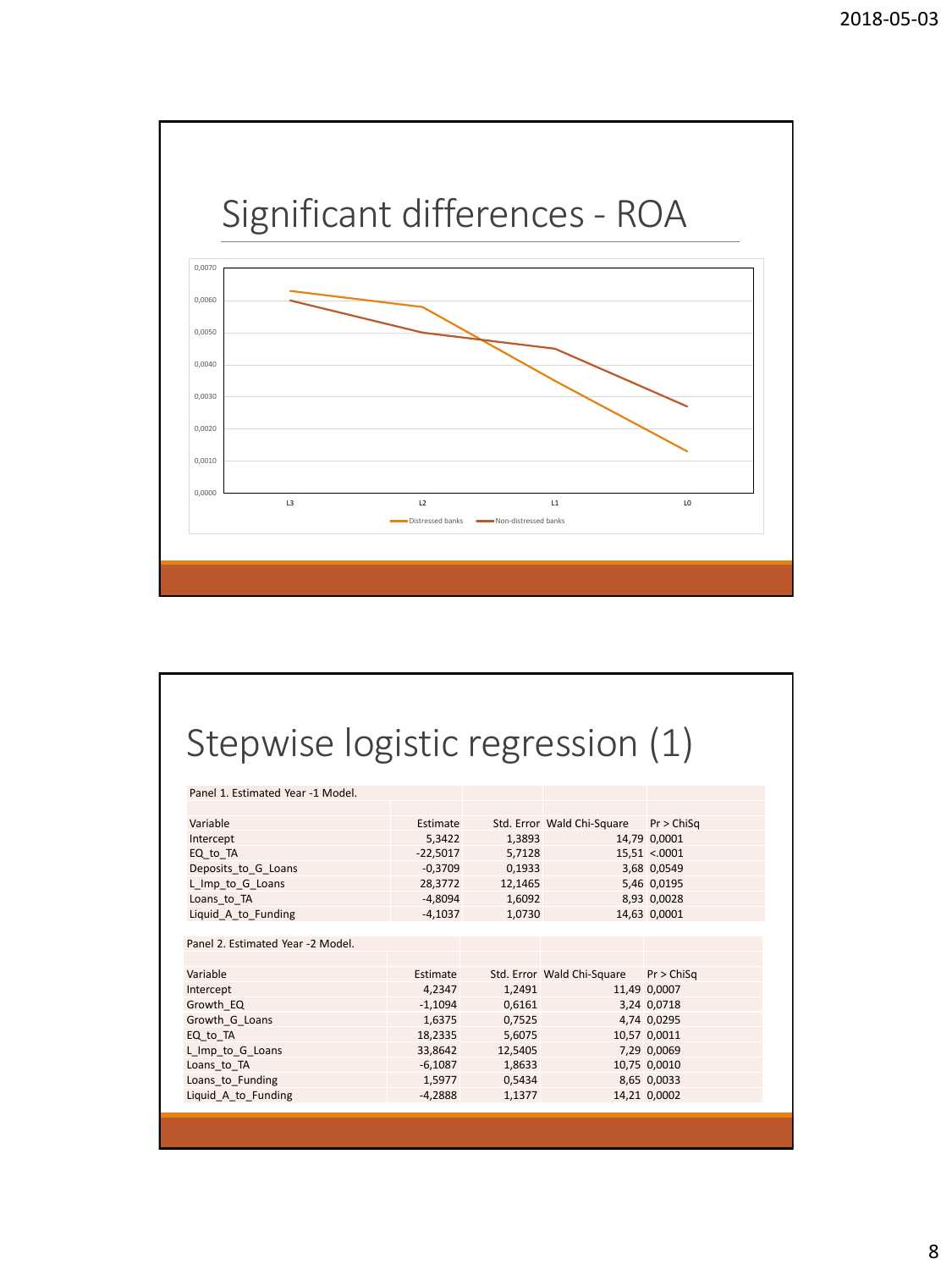## Stepwise logistic regression (2)

Panel 3. Estimated Year -3 Model.

| Variable            | Estimate  |        | Std. Error Wald Chi-Square | Pr > ChiSa   |
|---------------------|-----------|--------|----------------------------|--------------|
| Intercept           | 4.6988    | 1,2133 |                            | 15,00 0,0001 |
| EQ to TA            | 10.7103   | 4.8260 |                            | 4,93 0,0265  |
| Loans to TA         | $-5.6987$ | 1.6454 |                            | 11,99 0,0005 |
| Loans to Funding    | 0.9085    | 0.4974 |                            | 3,34 0,0678  |
| Liquid_A_to_Funding | $-4,7904$ | 1,2007 |                            | 15,92 < 0001 |

Panel 4. Estimated Year -4 Model.

| Variable            | Estimate  |        | Std. Error Wald Chi-Square | Pr > ChiSq   |
|---------------------|-----------|--------|----------------------------|--------------|
| Intercept           | 3,6193    | 1.0451 |                            | 11,99 0,0005 |
| Loans to TA         | -5.7880   | 1,6316 |                            | 12,58 0,0004 |
| Loans to Funding    | 1.2945    | 0.5141 |                            | 6,34 0,0118  |
| Liquid_A_to_Funding | $-4.2972$ | 1,0733 |                            | 16,03 < 0001 |

#### Performance

| Panel 1. General performance measures.                |                        |         |           |         |
|-------------------------------------------------------|------------------------|---------|-----------|---------|
|                                                       | <b>Estimation year</b> |         |           |         |
| Performance measure                                   | Year- $1$              | Year -2 | Year -3   | Year -4 |
| Aikaike Information Criterion (AIC)                   | 246,1                  | 251,9   | 257,3     | 259,4   |
| Schwarz Criterion (SC)                                | 265,8                  | 278,2   | 273,8     | 272,5   |
| R-Square                                              | 0,185                  | 0,177   | 0,128     | 0,110   |
| Max-rescaled R-Square                                 | 0,246                  | 0,236   | 0,171     | 0,147   |
|                                                       |                        |         |           |         |
| Panel 2. Areas under the ROC curve (AUCs).            |                        |         |           |         |
|                                                       | <b>Estimation year</b> |         |           |         |
| Model type                                            | Year $-1$              | Year -2 | Year -3   | Year -4 |
| <b>Estimated model</b>                                | 0,768                  | 0,768   | 0,714     | 0,690   |
| Jack-knife cross-validated model                      | 0,734                  | 0,719   | 0,677     | 0,659   |
| Panel 4. Estimation year correct classifications (%). |                        |         |           |         |
|                                                       | <b>Estimation year</b> |         |           |         |
| Classified banks                                      | Year-1                 | Year-2  | Year $-3$ | Year-4  |
| Percent of correctly classified distressed banks      | 77,78                  | 67,68   | 64,65     | 59,60   |
| Percent of correctly classified non-distressed banks  | 65,66                  | 69,70   | 64,65     | 64,65   |
| Percent of correctly classified (overall)             | 71,72                  | 68,69   | 64,65     | 62,13   |
|                                                       |                        |         |           |         |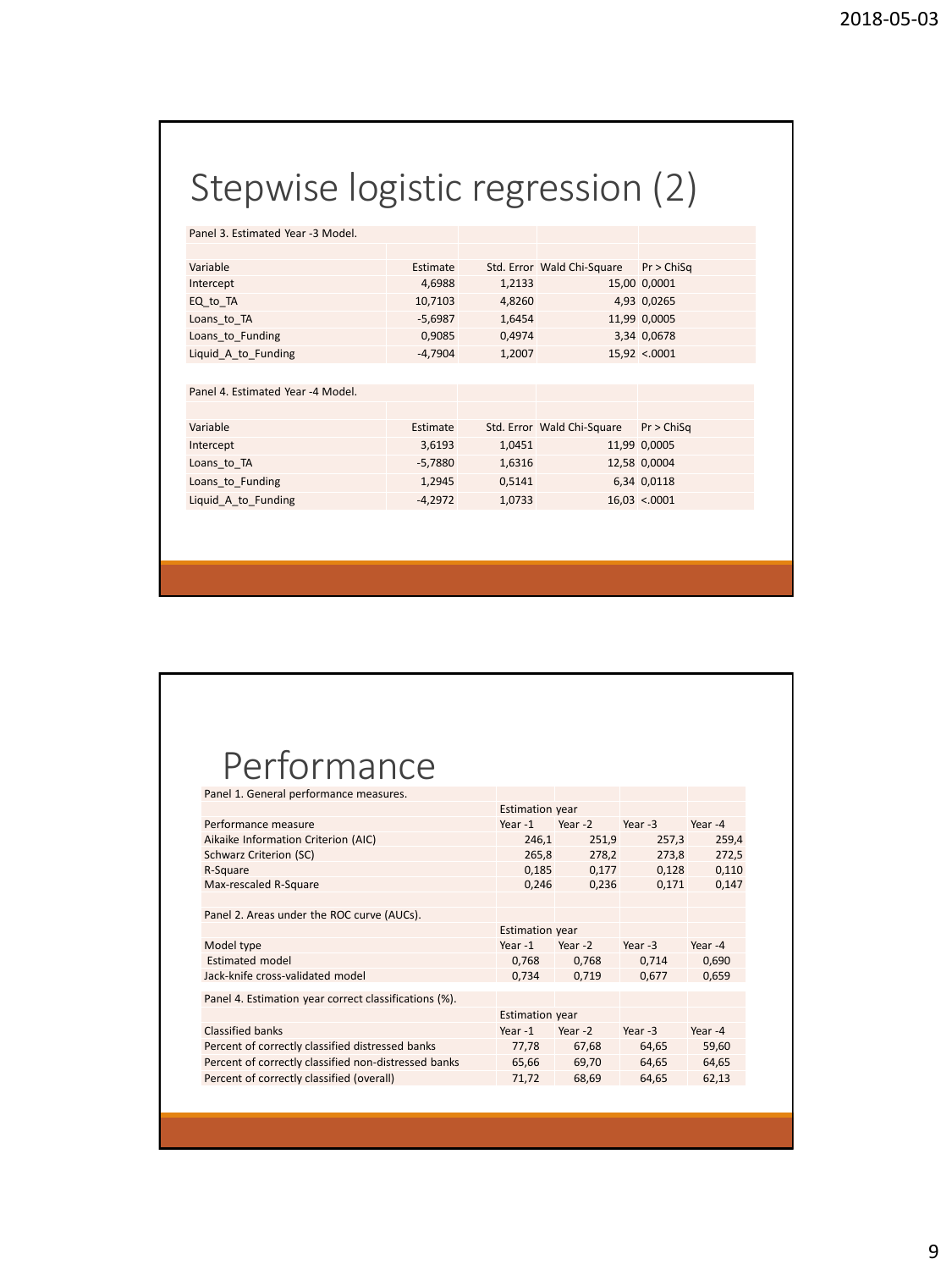#### Clusters for distressed banks

**Cluster # 1 – 2 outliers -> (very) acute failure**

**Cluster # 2 – 60 banks –> "low margin-decliners" (large banks)**

**Cluster # 3 – 10 banks –> "high margin-lingerers" (small banks)**

**Cluster # 4 – 27 banks –> "high costs-decliners" (medium-sized banks)**

#### Clusters for non-distressed banks

**Three small clusters with different characteristics**

**Cluster # 4 – 68 banks –> "solid-decliners"** 

**Cluster # 5 – 11 banks –> "solid-steady growth"** 

**Cluster # 6 – 16 banks –> "solid-slow growth"**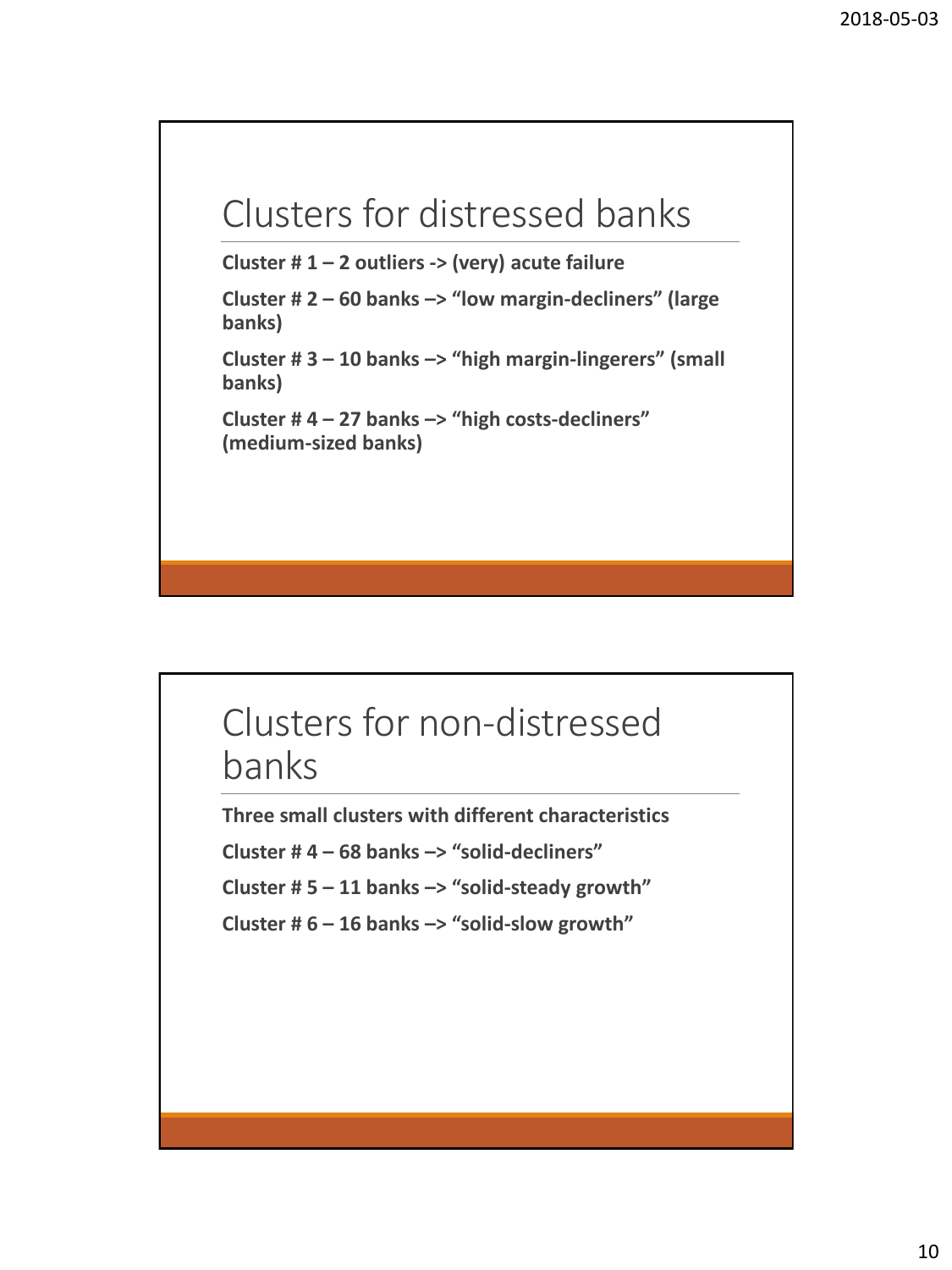#### Performance of models for clusters (1)

Panel 1. Estimation data results.

|                          |                         |                           | Distressed banks |                           |                         |                           |              | Non-distressed banks      |              |              |
|--------------------------|-------------------------|---------------------------|------------------|---------------------------|-------------------------|---------------------------|--------------|---------------------------|--------------|--------------|
|                          |                         |                           |                  |                           |                         |                           |              |                           |              |              |
| Period                   | Cluster<br>$\mathbf{1}$ | Cluster<br>$\overline{2}$ | Cluster<br>3     | Cluster<br>$\overline{4}$ | Cluster<br>$\mathbf{1}$ | Cluster<br>$\overline{2}$ | Cluster<br>3 | Cluster<br>$\overline{4}$ | Cluster<br>5 | Cluster<br>6 |
| Year-1                   |                         |                           |                  |                           |                         |                           |              |                           |              |              |
|                          |                         |                           |                  |                           |                         |                           |              |                           |              |              |
| Number:<br>correct/total | 2/2                     | 44/60                     | 9/10             | 22/27                     | 1/1                     | 1/1                       | 2/2          | 48/68                     | 8/11         | 5/16         |
| Percent correct          | 100,0                   | 73,3                      | 90,0             | 81,5                      | 100,0                   | 100,0                     | 100,0        | 70,6                      | 72,7         | 31,3         |
| Year-2                   |                         |                           |                  |                           |                         |                           |              |                           |              |              |
| Number:                  | 2/2                     | 39/60                     | 10/10            | 16/27                     | 1/1                     | 0/1                       | 2/2          | 50/68                     | 6/11         | 10/16        |
| correct/total            |                         |                           |                  |                           |                         |                           |              |                           |              |              |
| Percent correct          | 100,0                   | 65,0                      | 100,0            | 59,3                      | 100,0                   | 0,0                       | 100,0        | 73,5                      | 54,6         | 62,5         |
| Year $-3$                |                         |                           |                  |                           |                         |                           |              |                           |              |              |
| Number:<br>correct/total | 2/2                     | 41/60                     | 6/10             | 15/27                     | 1/1                     | 1/1                       | 2/2          | 43/68                     | 6/11         | 11/16        |
| Percent correct          | 100,0                   | 68,3                      | 60,0             | 55,6                      | 100,0                   | 100,0                     | 100.0        | 63,2                      | 54,6         | 68,8         |
| Year-4                   |                         |                           |                  |                           |                         |                           |              |                           |              |              |
| Number:<br>correct/total | 1/2                     | 41/60                     | 3/10             | 14/27                     | 1/1                     | 1/1                       | 2/2          | 44/68                     | 5/11         | 11/16        |
| Percent correct          | 50,0                    | 68,3                      | 30,0             | 51,9                      | 100.0                   | 100.0                     | 100.0        | 64,7                      | 45,5         | 68,8         |
|                          |                         |                           |                  |                           |                         |                           |              |                           |              |              |

#### Performance of models for clusters (2)

| Panel 2. Jack-knife cross-validation results. |                         |                           |              |                           |                         |                           |                           |                           |              |              |
|-----------------------------------------------|-------------------------|---------------------------|--------------|---------------------------|-------------------------|---------------------------|---------------------------|---------------------------|--------------|--------------|
|                                               | Distressed banks        |                           |              |                           |                         |                           |                           | Non-distressed banks      |              |              |
| Period                                        | Cluster<br>$\mathbf{1}$ | Cluster<br>$\overline{2}$ | Cluster<br>3 | Cluster<br>$\overline{4}$ | Cluster<br>$\mathbf{1}$ | Cluster<br>$\overline{2}$ | Cluster<br>$\overline{3}$ | Cluster<br>$\overline{4}$ | Cluster<br>5 | Cluster<br>6 |
| Year-1                                        |                         |                           |              |                           |                         |                           |                           |                           |              |              |
| Number:<br>correct/total                      | 1/2                     | 42/60                     | 9/10         | 22/27                     | 1/1                     | 1/1                       | 2/2                       | 46/68                     | 8/11         | 5/16         |
| Percent correct                               | 50,0                    | 70,0                      | 90,0         | 81,5                      | 100,0                   | 100,0                     | 100,0                     | 67,7                      | 72,7         | 31,3         |
| Year $-2$                                     |                         |                           |              |                           |                         |                           |                           |                           |              |              |
| Number:<br>correct/total                      | 1/2                     | 36/60                     | 10/10        | 15/27                     | 1/1                     | 0/1                       | 2/2                       | 46/68                     | 5/11         | 8/16         |
| Percent correct                               | 50,0                    | 60,0                      | 100,0        | 55,6                      | 100,0                   | 0,0                       | 100,0                     | 67,7                      | 45,5         | 50,0         |
| Year-3                                        |                         |                           |              |                           |                         |                           |                           |                           |              |              |
| Number:<br>correct/total                      | 2/2                     | 40/60                     | 5/10         | 14/27                     | 1/1                     | 1/1                       | 2/2                       | 42/68                     | 6/11         | 11/16        |
| Percent correct                               | 100,0                   | 66,7                      | 50,0         | 51,9                      | 100,0                   | 100,0                     | 100,0                     | 61,8                      | 65,6         | 68,8         |
| Year-4                                        |                         |                           |              |                           |                         |                           |                           |                           |              |              |
| Number:<br>correct/total                      | 1/2                     | 40/60                     | 3/10         | 14/27                     | 1/1                     | 1/1                       | 2/2                       | 44/68                     | 5/11         | 11/16        |
| Percent correct                               | 50,0                    | 66,7                      | 30,0         | 51,9                      | 100,0                   | 100,0                     | 100,0                     | 64,7                      | 45,5         | 68,8         |
|                                               |                         |                           |              |                           |                         |                           |                           |                           |              |              |
|                                               |                         |                           |              |                           |                         |                           |                           |                           |              |              |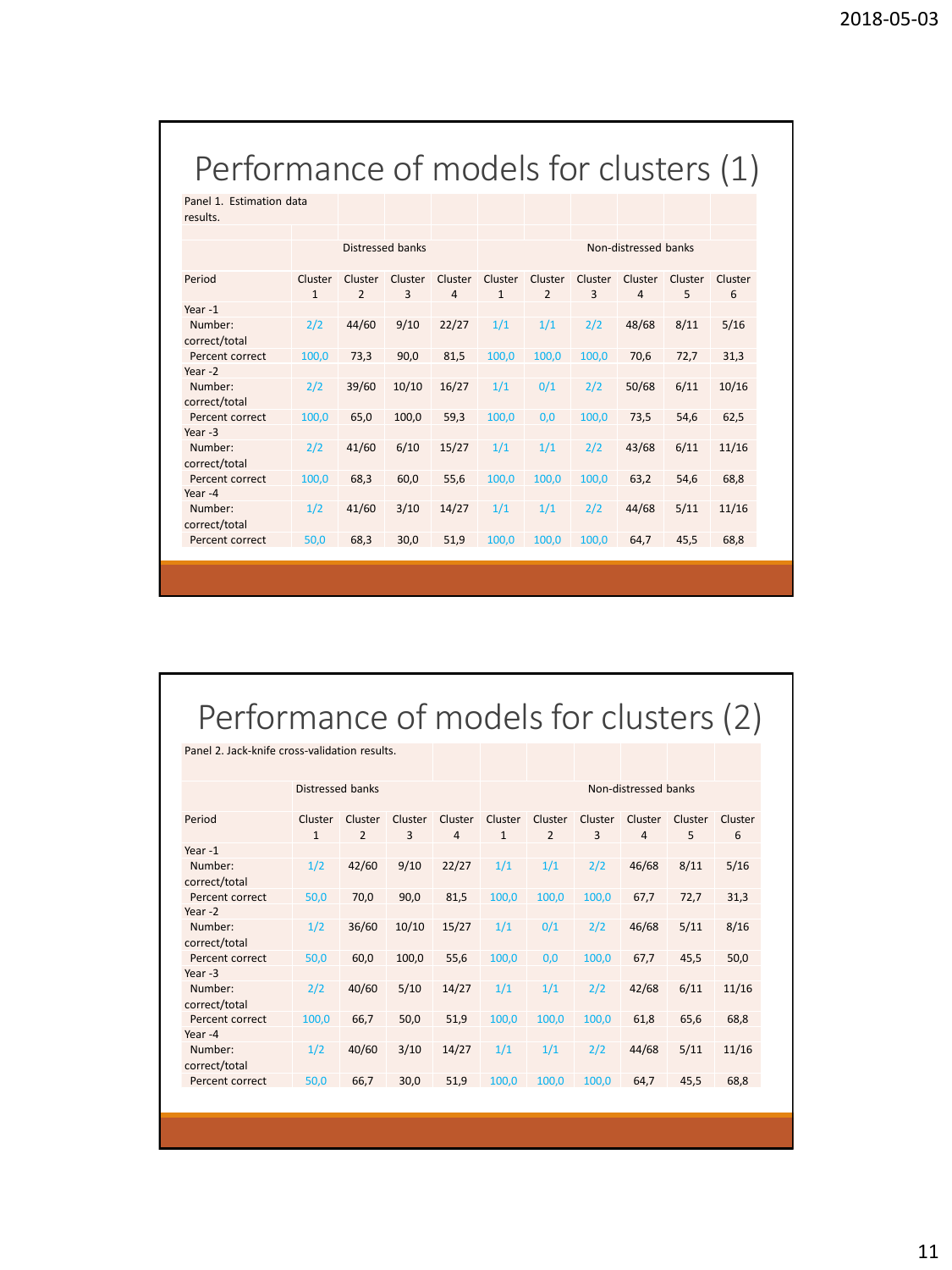#### Conclusions (1)

**The empirical results of the development paths of banks show that there are different processes banks follow before the distress event.**

▪**Processes for the distressed banks: (1) "low margindecliners", (2) "high margin-lingerers" and (3) "high costsdecliners" banks.** 

▪**Processes for the non-distressed banks: (1) "solid-decliners", (2) "solid-steady growth", (3) "solid-slow growth".**

▪**Four or three years prior to the distress event, the differences between the distressed banks and their mates seem to be not palpable in most of the cases.**

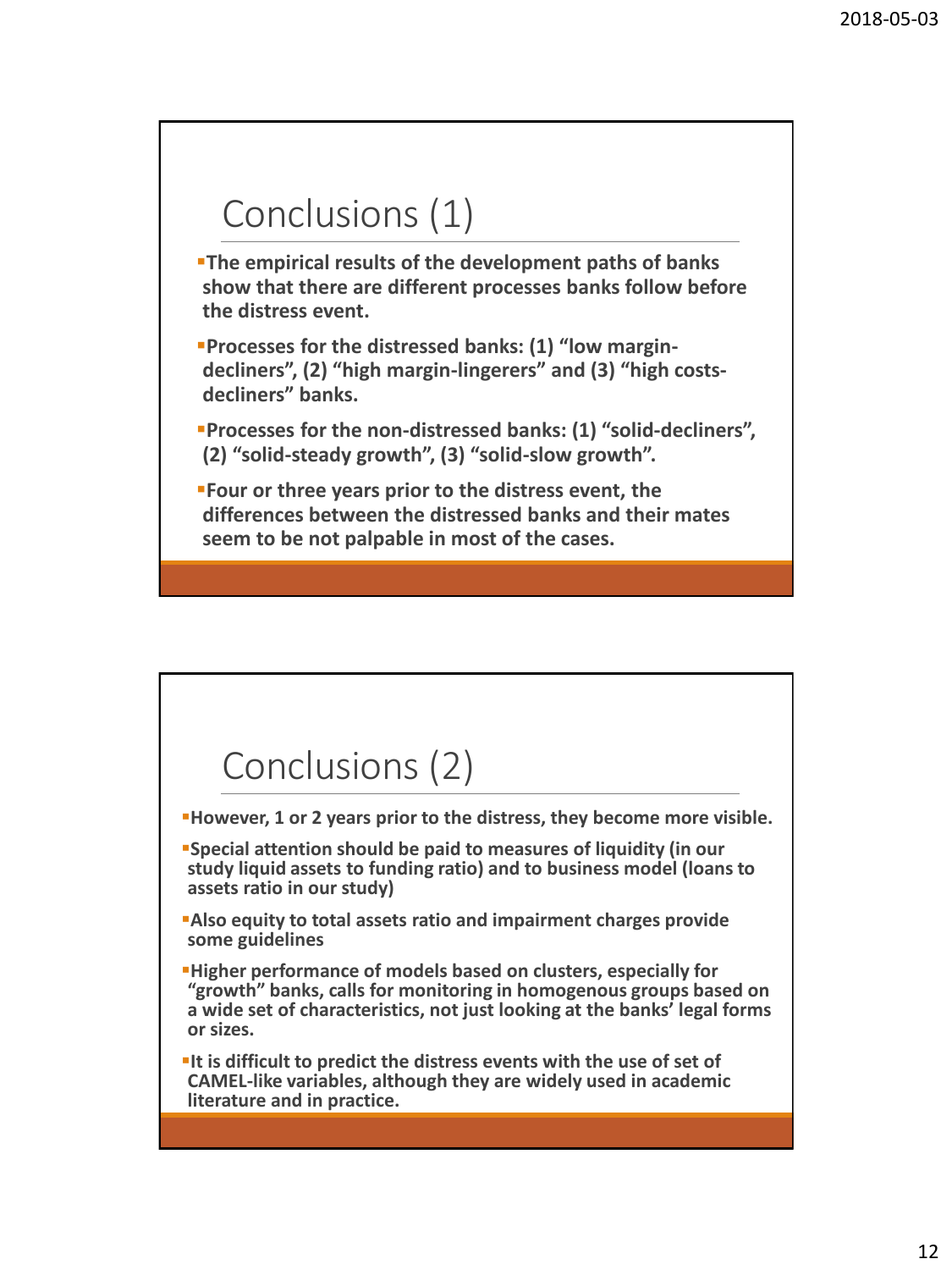

#### Goal

**Our goal was to model the determinants of restructuring costs and rank the cost of each tool applied.** 

▪**What are the determinants of costs of bank restructuring methods?**

▪ **Which restructuring tools were most expensive?**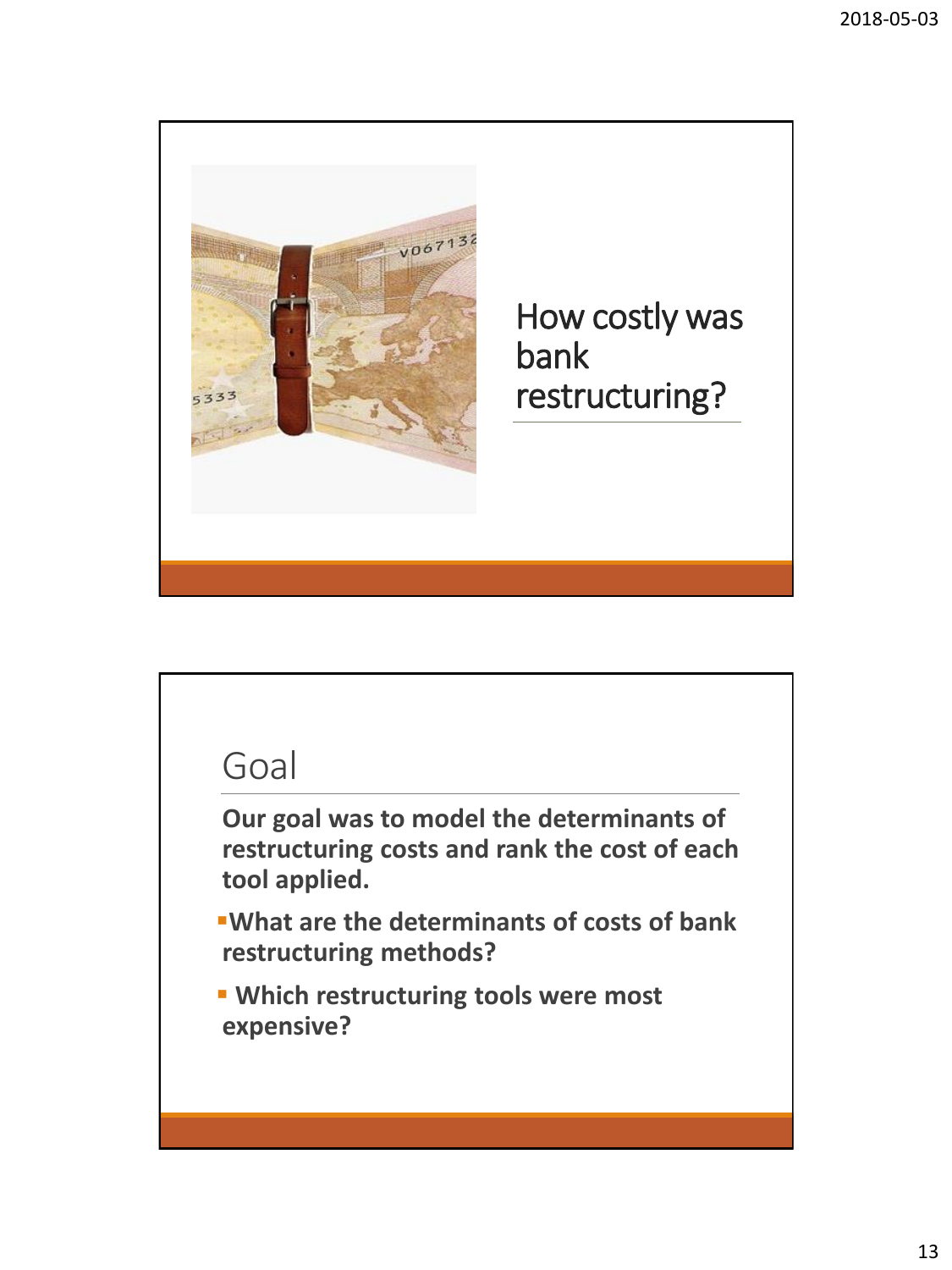



14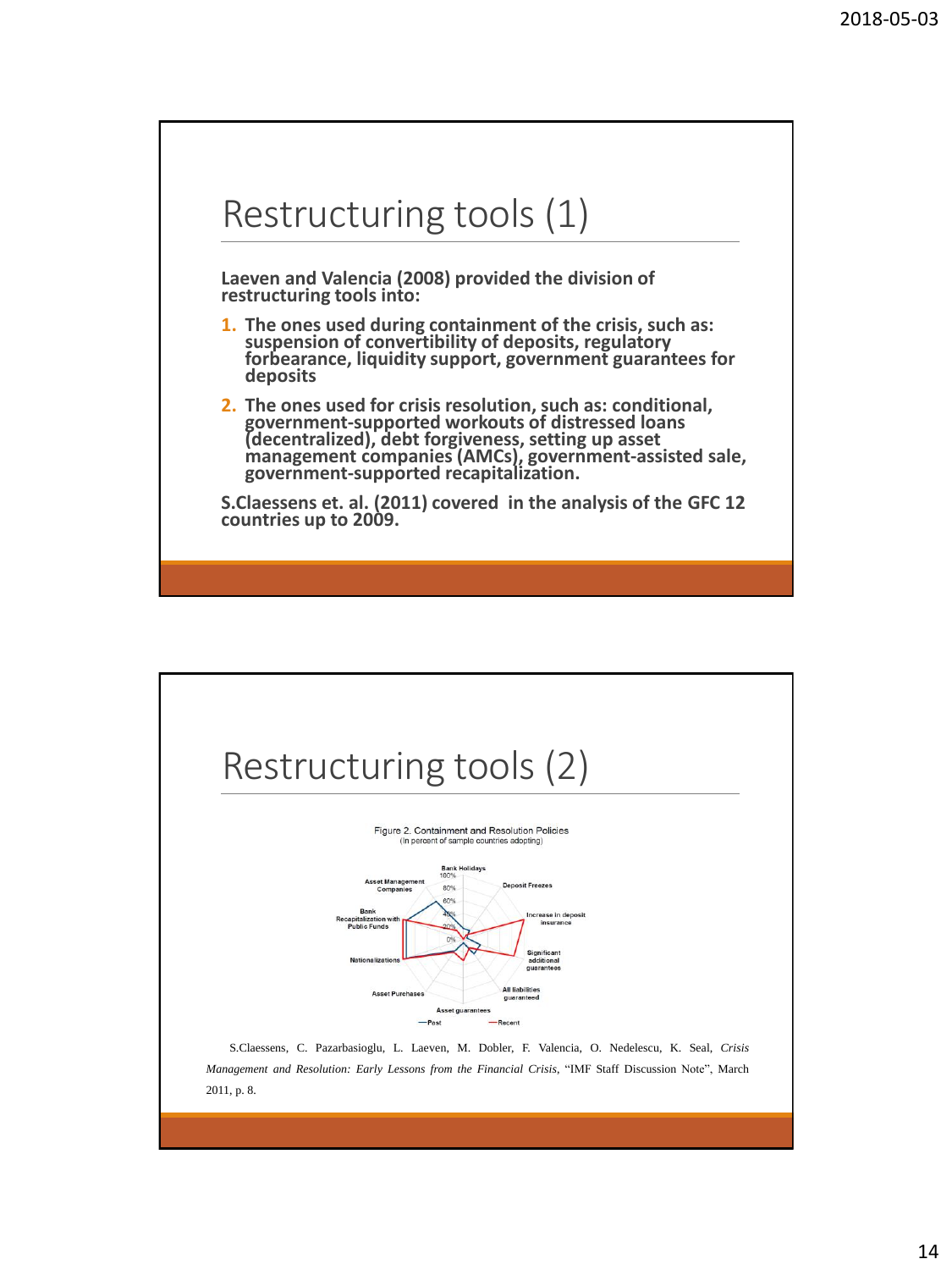#### Restructuring tools (3)

**The literature devoted to the restructuring of banks is mostly focused on actions undertaken during the financial crisis (e.g. Hoelscher and Quintyn 2003; Honohan and Laeven 2005; Laeven and Valencia 2008; Claessens et al. 2011) such as the ones mentioned above and consequences of the financial support provided to banks either from moral hazard perspective (e.g. Claessens et al. 2011, Hryckiewicz 2014) or overall fiscal burden (e.g. Claessens et al. 2011).**

#### Methodology and data (1)

**Our study covers restructuring of banks in the EU countries for the period from 2008 to 2014. Not all EU countries had to recapitalize financial institutions. Such financial support was not used in** *inter alia* **the Czech Republic, Estonia, Poland and Malta. There were also some countries, such as Latvia and Lithuania, in which financial institutions were granted state aid only to a very limited extent. In total we examined 84 cases of banks' restructuring from 17 EU countries, as well as 3 'aid packages' targeting banks in Denmark. However, full set of financial data was available for 80 banks.**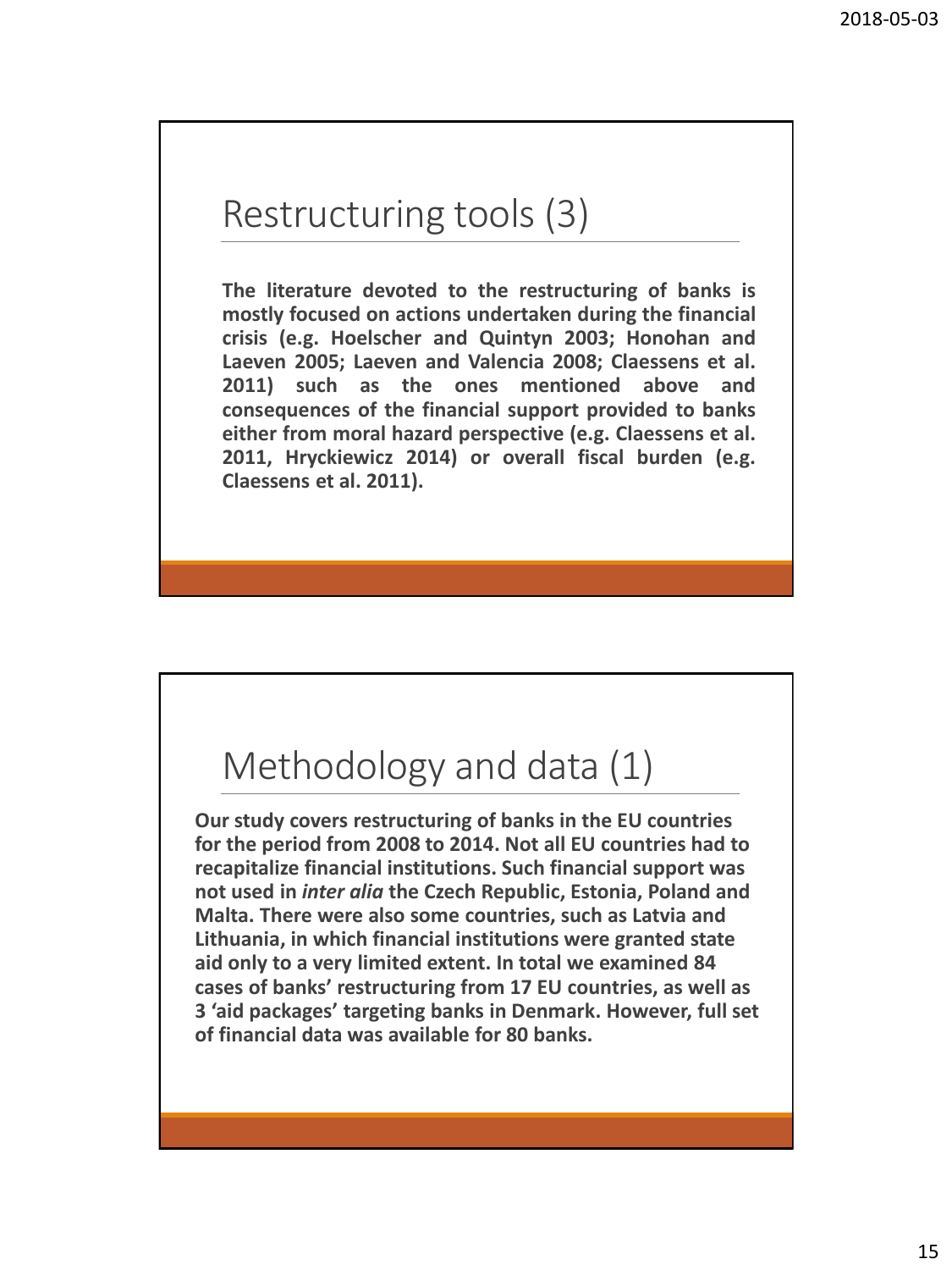#### Methodology and data (2)

**Financial data of banks were obtained from banks' financial statements for the period 2006-2014. Data on the amounts of financial support and repayments for each individual bank were collected from banks' financial statements, public institutions report, official communiqués and press releases. Bank-level data were aggregated on a countrylevel and compared with European Commission data as a benchmark.**

**The source of macroeconomic and banking sector data is ECB Statistical Data Warehouse, Eurostat database, IMF World Economic Outlook and reports of ECB and national central banks in EU countries (sometimes also banking supervisory authorities).**

#### Methodology and data (3)

**In more than three quarters of cases we analyzed, the restructured banks implemented, in 2006-2008, expansionary credit policies, which consequently led to the deterioration of asset quality and high credit loss provisions. Almost 40% of cases were linked to the exposure to the real estate market (e.g. Spain, Ireland and Portugal). On the other hand, in one sixth of the cases, the problems were largely the result of exposure to subprime market (e.g. Germany, France) and in the same proportion, the result of exposure to government bonds (case of Greece).**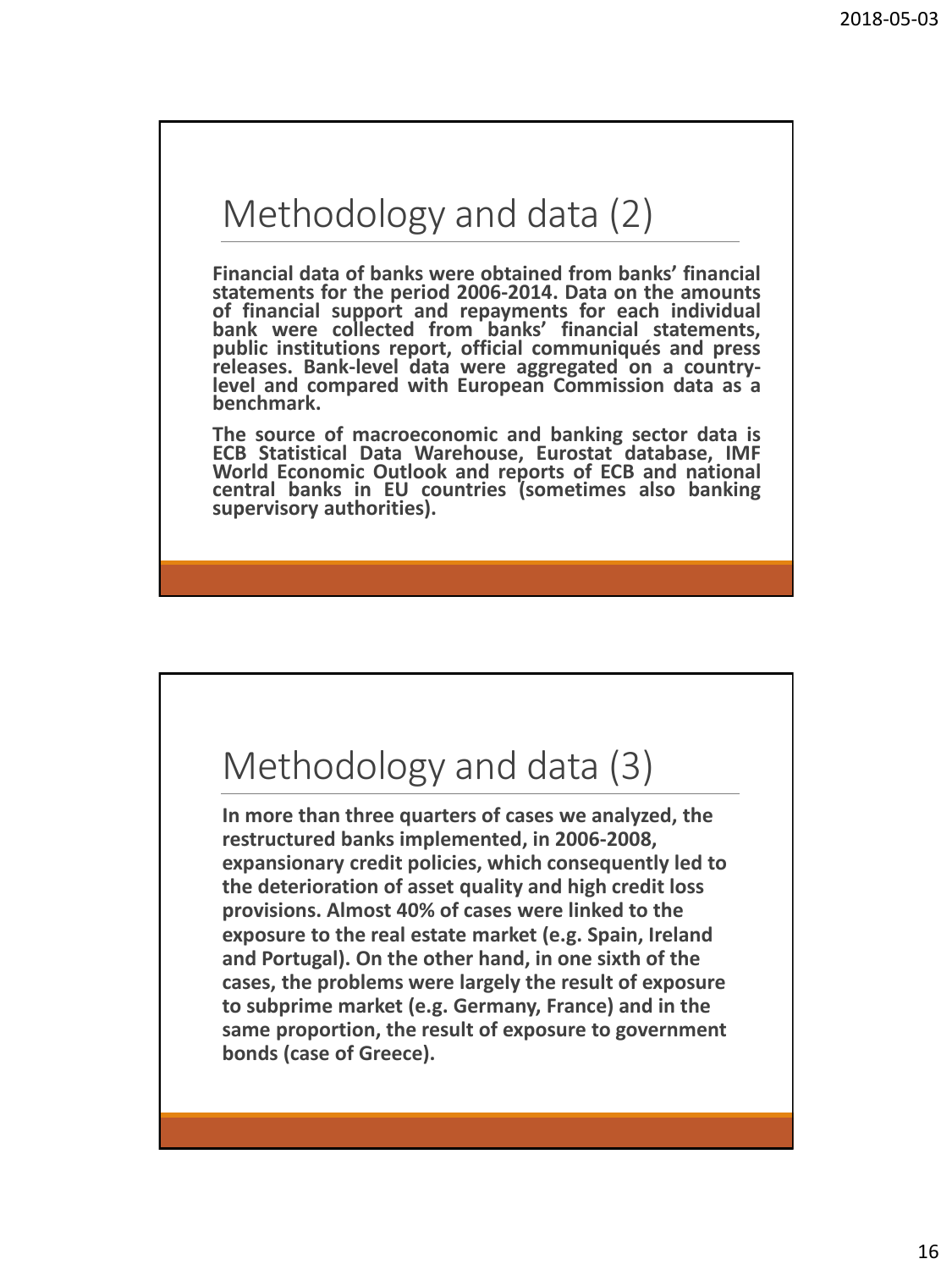#### Macroeconomic costs – our data (1)

**Based on case studies we estimate the size of net banks' recapitalization (called also net state aid) and support for asset management companies (their initial capital and additional capital used to cover losses) in total at EUR 536.1 billion from public sources between 2008-2014, the majority of which (66,1%) was used in the first two years. This amount was earmarked to recapitalize 84 banks, Danish banks participating in the credit package, and 4 AMCs.**

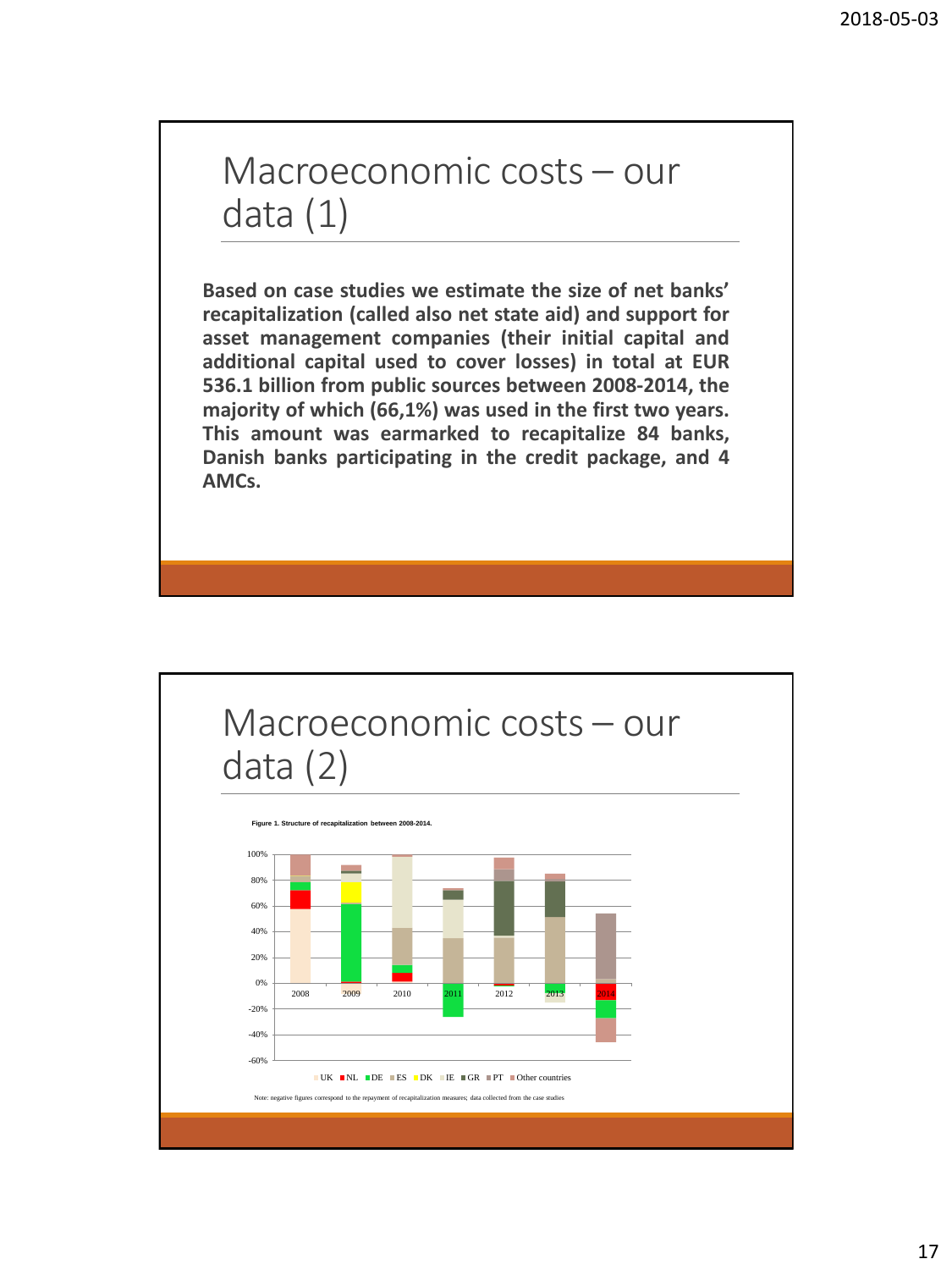

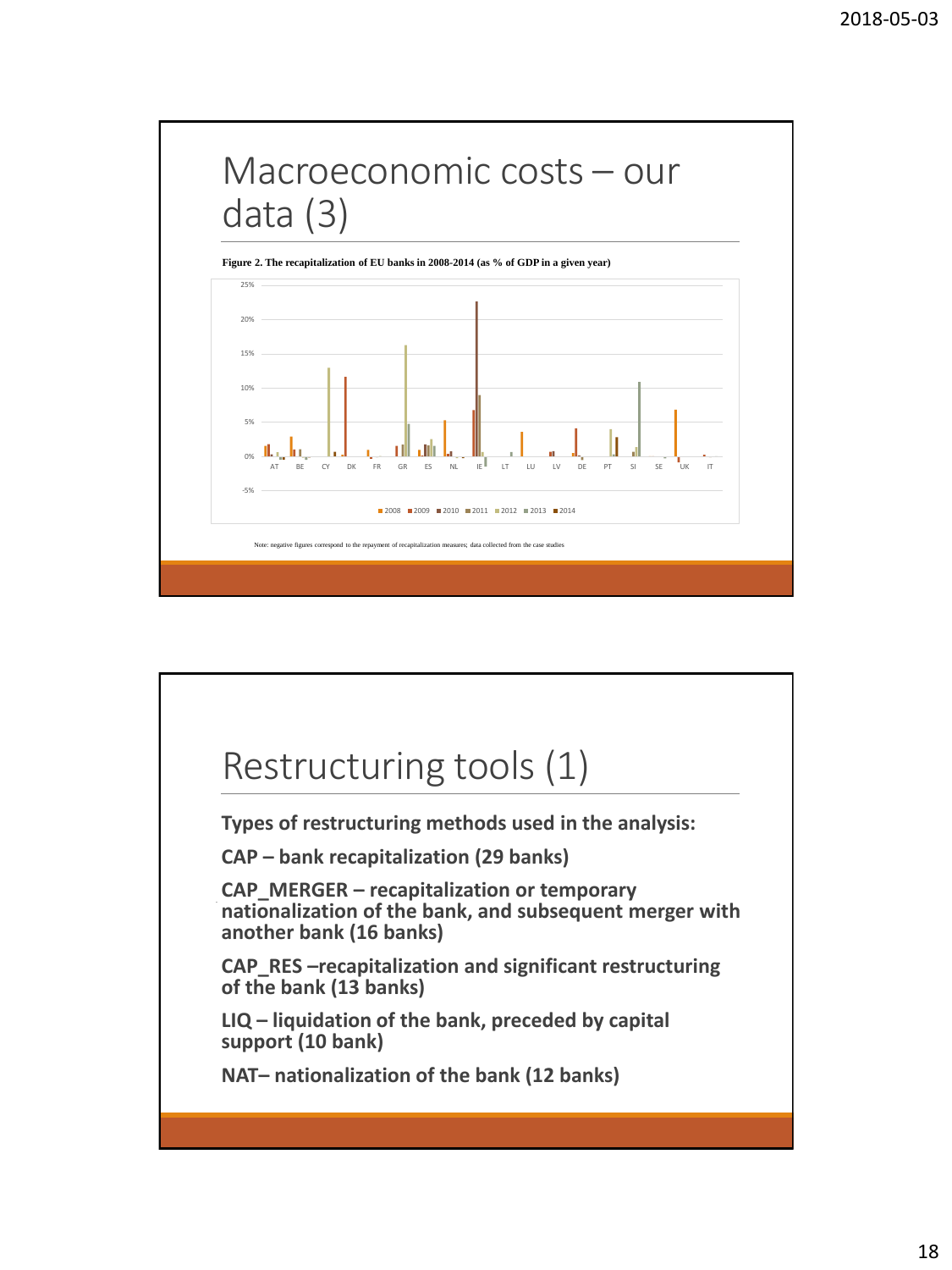#### Restructuring tools (2)

**The bail-in was used in a limited number of cases either within the scope of restructuring or nationalization programme (Bank of Cyprus in 2013, Nova Kreditna Banka Maribor and Nova Ljubljanska Banka - Slovenia in 2013 and Banco Gallego - Spain in 2013) or in order to support bank's liquidation (Laiki Bank – Cyprus in 2013, Factor Banka and Probanka – Slovenia in 2013).** 

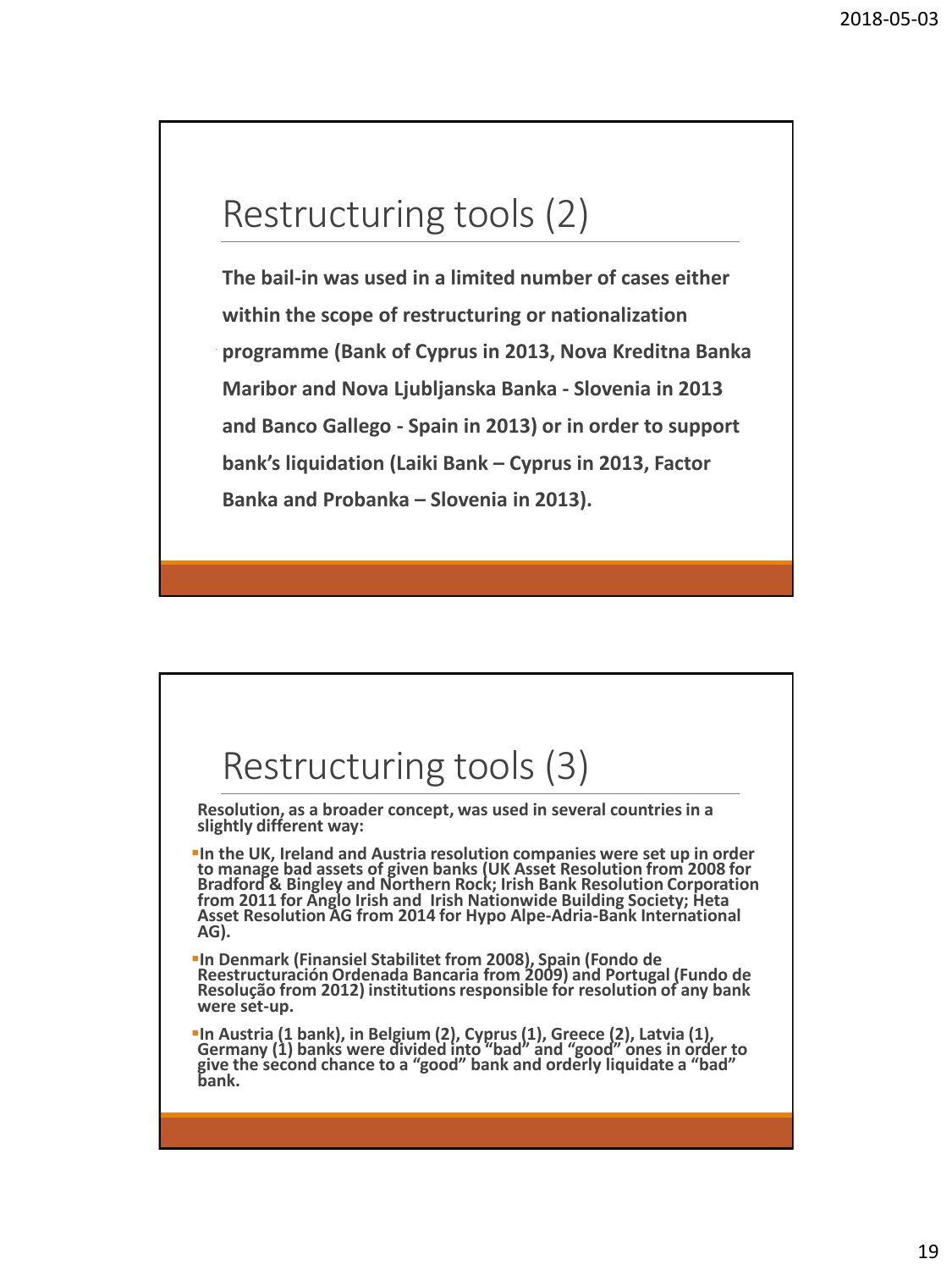#### Restructuring tools (4)

|                                 | Restructuring methods depending on bank's size |               |                       |                              |            |
|---------------------------------|------------------------------------------------|---------------|-----------------------|------------------------------|------------|
|                                 | $2%$                                           |               |                       | $[2-10%]$                    |            |
| CAP+                            | <b>NAT</b>                                     | LIQ.          | $CAP+$                | <b>NAT</b>                   | LIQ        |
| <b>ES</b>                       | <b>UK</b>                                      | DK, GR,<br>LT | IT, AT, IE,<br>LV, DE | AT, ES,<br>IE, PT,<br>NL, DE | DE, SI, IE |
|                                 | $[10-20%]$                                     |               |                       | >20%                         |            |
| $CAP+$                          | <b>NAT</b>                                     | LIQ           | $CAP+$                | <b>NAT</b>                   | LIQ        |
| CY, FR,<br>GR, PT,<br><b>UK</b> | <b>SI</b>                                      |               | BE, NL,<br><b>SE</b>  |                              | CY         |

**Note: systemic banks are those banks whose average size of assets to country's GDP in 2009 was equal or more than 20%. large banks are banks with assets to country's GDP in the range of 10—20%. medium banks are banks with assets to country's GDP in the range of 2—10%. and small banks are banks with assets to country's GDP of less than 2% of GDP. Based on case studies.** 

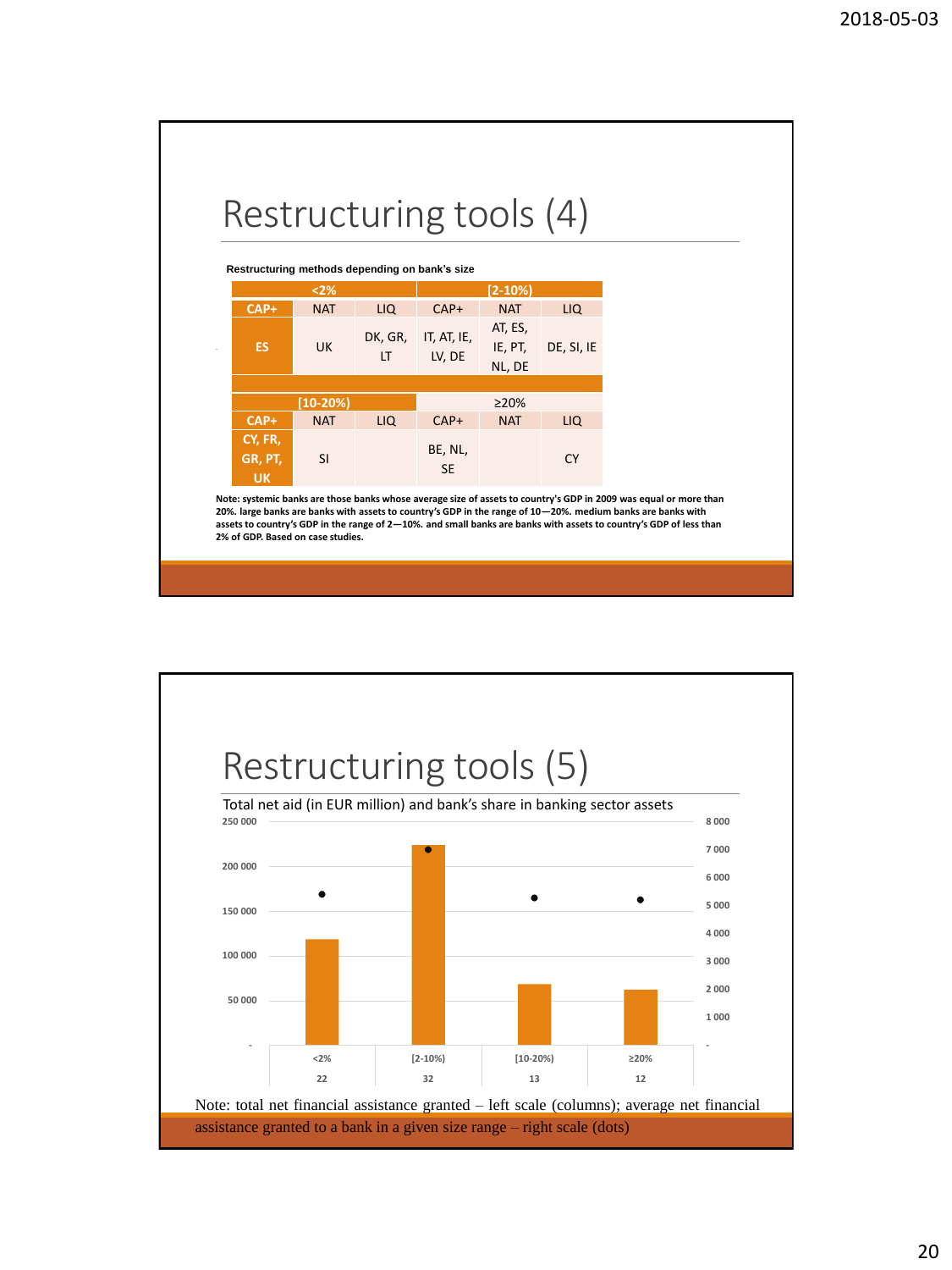

#### Model (1)

▪**We model cost of bank restructuring on the microeconomic level: ASS\_D, defined as the ratio of net state aid to deposits of the customers in the year of the first intervention or the year before.**

▪**We identified 4 banks for which, the ASS\_D was above 1 (Proton Bank – Greece, Anglo-Irish Bank – Ireland, Hypo Real Estate Holding AG – Germany and Bradford & Bingley – the UK).**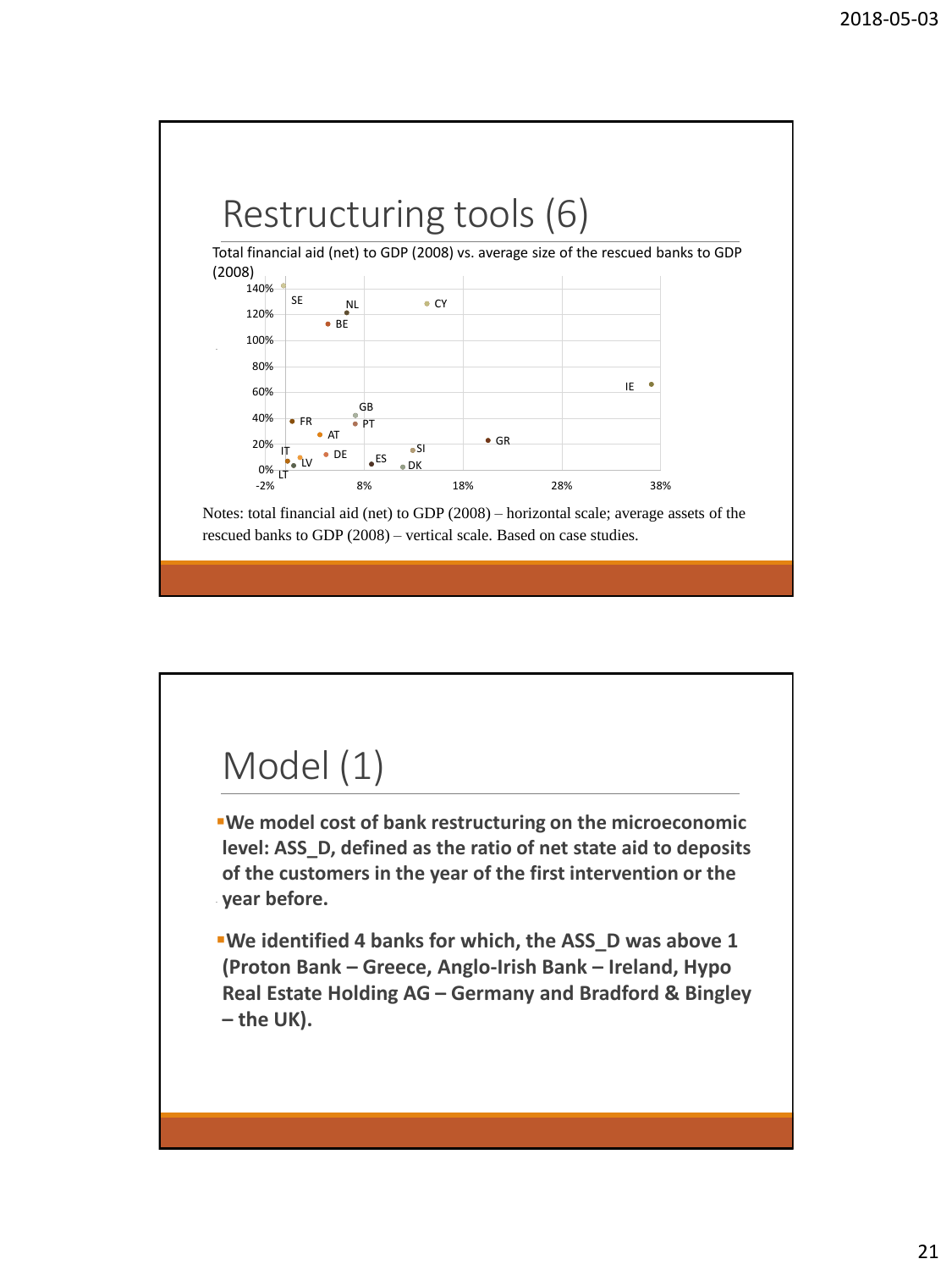## Model (2)

▪**The model can be written as:**

$$
ASS\_D\_CAT_i^* = x_i'B + \varepsilon_i
$$
  
\n
$$
ASS\_D\_CAT_i = \begin{cases} 1 & \text{if } f \quad -\infty < ASS\_D_i^* \le cut_1 \\ 2 & \text{if } f \text{ cut}_1 < ASS\_D_i^* \le cut_2 \\ & \vdots \\ k & \text{if } f \text{ cut}_{k-1} < ASS\_D_i^* \le \infty, \end{cases}
$$

for  $i=1,...,N$  where  $ASS\_D\_CAT_i$  represents the number of group in which the  $i$ -th bank is classified on the basis of the basis of the value of  $\Delta SS\_D\_CAT_i$  is the unobserved (latent) variable that can be thought of an  $i$ -th b **model.** 

In this paper we present the results for the dependent variable divided into 4 categories (k=4), while emphasizing<br>that conclusions (particularly of the qualitative nature) do not differ significantly from those with a dif

## Model (3)

#### **Descriptive statistics**

|                |             | <b>Quantitative variables</b>                                       |                |                |
|----------------|-------------|---------------------------------------------------------------------|----------------|----------------|
| Variable       | <b>Mean</b> | <b>Standard deviation</b>                                           | <b>Minimum</b> | <b>Maximum</b> |
| ASS D          | 1.1155      | 7.7365                                                              | $\mathbf{0}$   | 69.2596        |
| <b>B SHARE</b> | 0.0922      | 0.1188                                                              | 0.0012         | 0.6053         |
| <b>D</b> GDP   | 0.1575      | 0.2567                                                              | 0.0002         | 1.6051         |
| <b>CAR</b>     | 0.1007      | 0.0349                                                              | $-0.0385$      | 0.2170         |
| <b>LEV</b>     | 34.3258     | 26.4290                                                             | 9.1766         | 155.1250       |
| DGS D          | 0.2259      | 0.7104                                                              | $\mathbf{0}$   | 5.3646         |
|                |             | <b>Qualitative variables</b>                                        |                |                |
| DIAG.          |             | 0: 41.25%, 1: 58.75%                                                |                |                |
| <b>CR EXP</b>  |             | 0: 23.75%, 1: 76.25%                                                |                |                |
| <b>RESCUE</b>  |             | CAP: 36.25%. CAP MERGER: 20%. CAP RES: 16.25%. LIQ: 12.5%. NAT: 15% |                |                |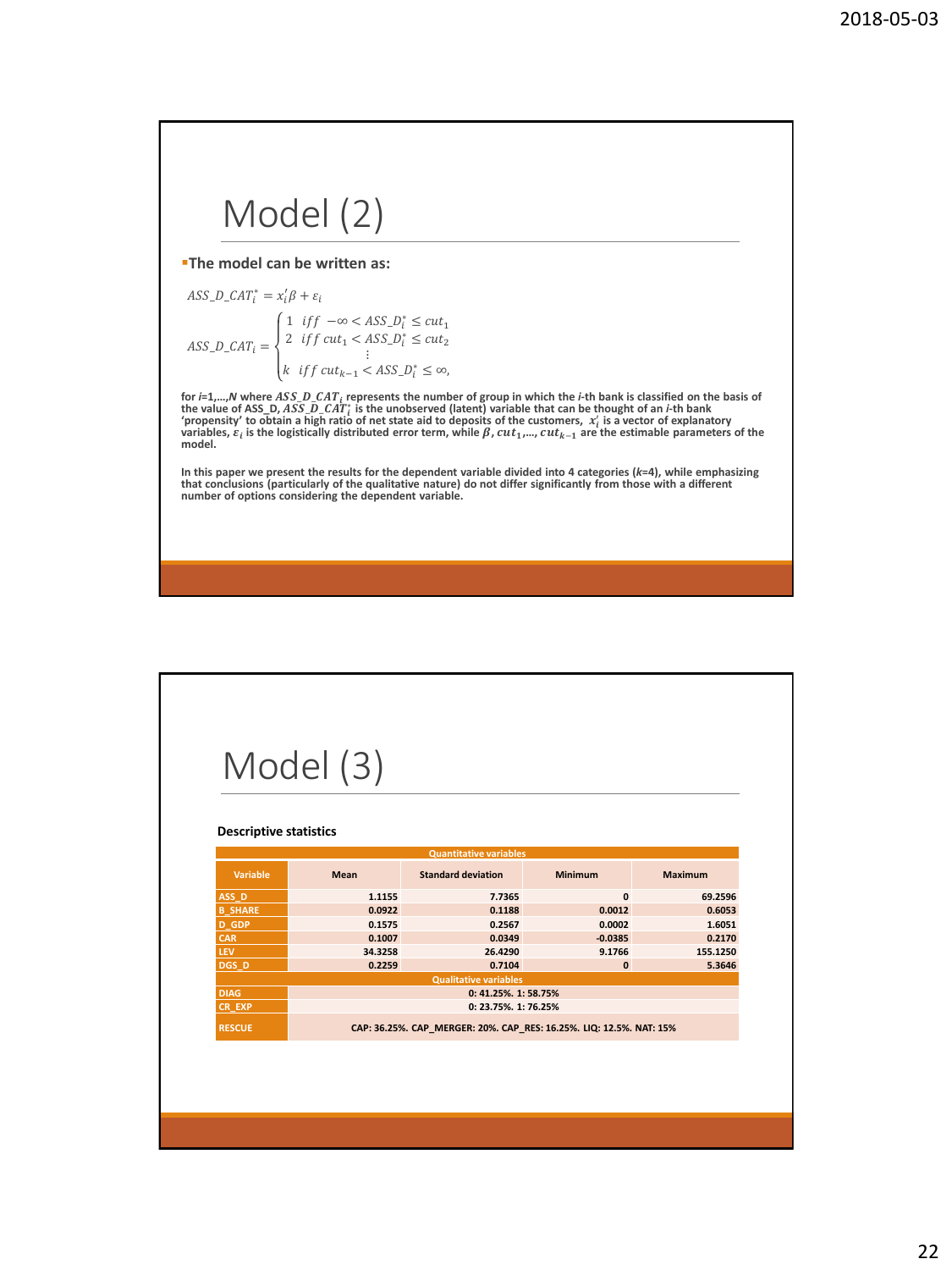| Model (4)                  |                                         |                       |                |
|----------------------------|-----------------------------------------|-----------------------|----------------|
|                            |                                         |                       |                |
|                            |                                         |                       |                |
|                            |                                         |                       |                |
|                            |                                         |                       |                |
| Ordered logit model        |                                         |                       |                |
|                            |                                         |                       |                |
| <b>Variable</b>            | $\widehat{\mathbf{B}}$                  | <b>Standard error</b> | p value        |
|                            |                                         |                       |                |
| <b>B SHARE</b>             | $-0.0911$<br>$-4.7612$                  | 3.3471<br>1.8019      | 0.978<br>0.008 |
| <b>D</b> GDP<br><b>CAR</b> | $-17.3671$                              | 8.1157                | 0.032          |
| <b>LEV</b>                 | $-0.0106$                               | 0.0091                | 0.246          |
| DGS D                      | $-0.6555$                               | 0.3749                | 0.080          |
| <b>DIAG</b>                | $-1.7680$                               | 0.5162                | 0.001          |
| CR EXP                     | $-0.6436$                               | 0.6122                | 0.293          |
|                            | <b>Binary variables for the RESCUE*</b> |                       |                |
| <b>CAP MERGER</b>          | 2.3382                                  | 0.7425                | 0.002          |
| <b>CAP RES</b>             | 2.0418                                  | 0.7081                | 0.004          |
| LIQ                        | 3.9234                                  | 0.9649                | 0.000          |
|                            | 3.0063                                  | 0.7658                | 0.000          |
| <b>NAT</b>                 |                                         |                       |                |